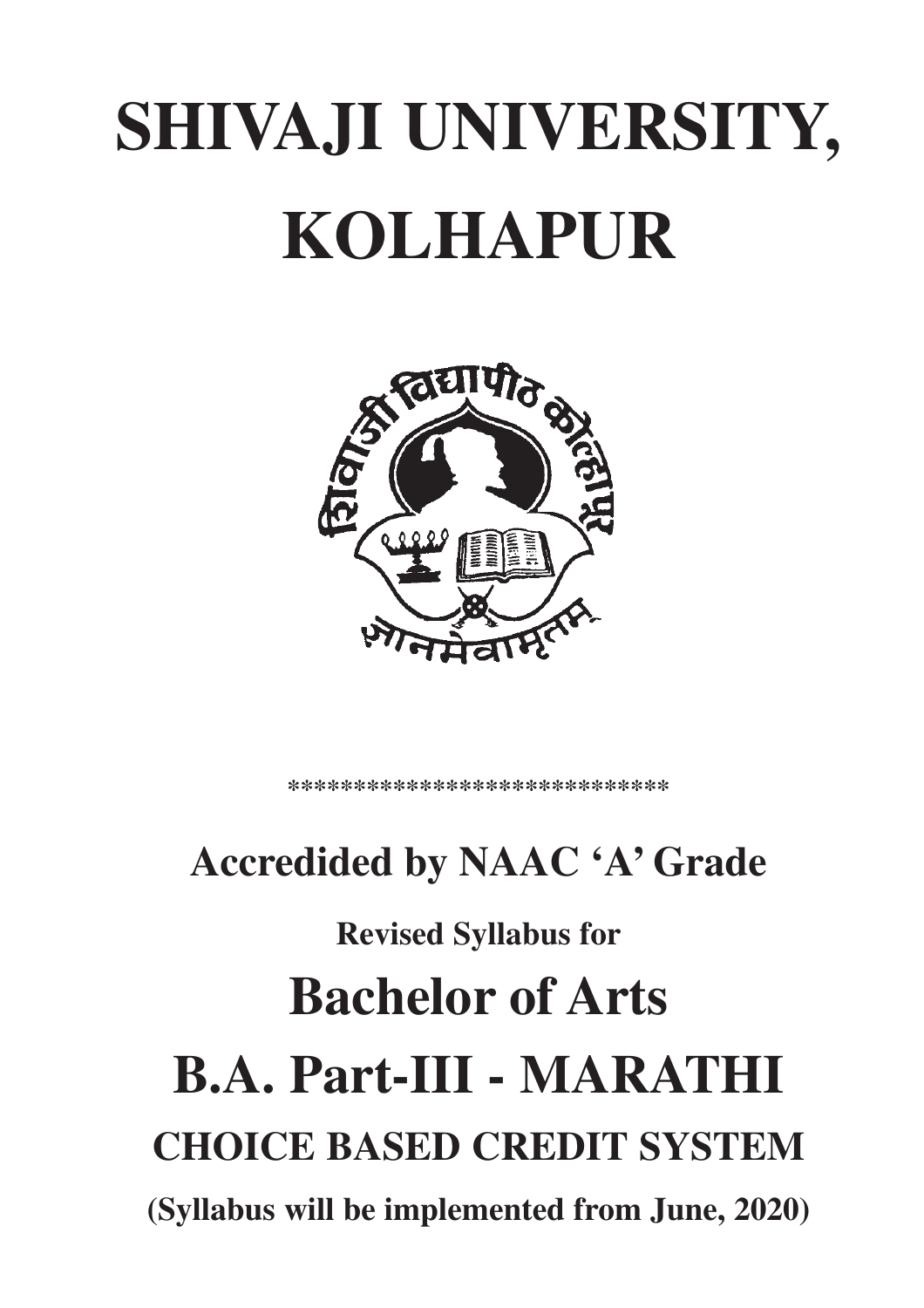मराठी अभ्यास मंडळ

**Board of Studies in Marathi** 

पसंतीवर आधारित श्रेयांक पद्धती

**Choice Based Credit System** 

बी.ए. भाग-३ (मराठी): B.A. Part-III (Marathi)

अभ्यासक्रम: Syllabus

Introduced from June 2020 onwards

# समकक्षता / Equivalence

|            |              | जूना अभ्यासक्रम                           |              | नवा अभ्यासक्रम                     |
|------------|--------------|-------------------------------------------|--------------|------------------------------------|
| सित्र क्र. | अभ्यास–      | अभ्यासपत्रिकेचे नाव                       | अभ्यास–      | अभ्यासपत्रिकेचे नाव                |
| Sem.       | पत्रिका क्र. |                                           | पत्रिका क्र. |                                    |
|            | Paper No.    |                                           | Paper No.    |                                    |
| $\vee$     | VII          | काव्यशास्त्र                              | VII          | साहित्यविचार                       |
| $\vee$     | VIII         | भाषाविज्ञान आणि मराठी भाषा                | VIII         | मराठी भाषा व भाषाविज्ञान           |
| $\vee$     | IX           | मराठी वाङ्मयाचा इतिहास                    | IX           | मध्ययुगीन मराठी वाङ्मयाचा इतिहास   |
|            |              |                                           |              | (प्रारंभ ते इ.स.१५००)              |
| $\vee$     | $\sf X$      | मराठी भाषा : उपयोजन आणि सर्जन             | $\sf X$      | मराठी भाषा व अर्थार्जनाच्या संधी   |
| $\vee$     | XI           | वाङ्मयप्रवाहांचे अध्ययन (ग्रामीण साहित्य) | XI           | वाङ्मयप्रवाहाचे अध्ययन : मध्ययुगीन |
|            |              |                                           |              |                                    |
| VI         | XII          | काव्यशास्त्र                              | XII          | साहित्यविचार                       |
| VI         | XIII         | भाषाविज्ञान आणि मराठी भाषा                | XIII         | मराठी भाषा व भाषाविज्ञान           |
| VI         | XIV          | मराठी वाङ्मयाचा इतिहास                    | XIV          | मध्ययुगीन मराठी वाङ्मयाचा इतिहास   |
|            |              |                                           |              | (इ.स.१५०० ते १८००)                 |
| VI         | <b>XV</b>    | मराठी भाषा : उपयोजन आणि सर्जन             | XV           | मराठी भाषा व अर्थार्जनाच्या संधी   |
| VI         | XVI          | वाङ्मयप्रवाहांचे अध्ययन (दलित साहित्य)    | XVI          | वाङ्मयप्रकाराचे अध्ययन : ललित गद्य |
|            |              |                                           |              | (व्यक्तिचित्रे)                    |

**सूचना :** १. सत्र पाच (V) साठी विद्यापीठाने प्रत्येक अभ्यासपत्रिकेनुरूप अंतर्गत मूल्यमापनासाठी १० गुणांसाठी सेमिनार सुचविला आहे. सदर सेमिनारसाठी त्या त्या अभ्यासपत्रिकेच्या अभ्यासक्रमानंतर सेमिनार विषय दिले आहेत. त्यापैकी एका विषयावर प्रत्येक विद्यार्थ्याने सादरीकरण करणे आवश्यक आहे. त्यामध्ये विषयानुसार उद्दिष्टे, प्रास्ताविक, विषयविवेचन, निष्कर्ष आणि संदर्भ या सुत्रानुरूप सादरीकरण गरजेचे आहे. ज्या विषयावर सेमिनार दिला आहे त्याची टिपणे विद्यार्थी व संबंधित विषय शिकविणाऱ्या शिक्षकाच्या स्वाक्षरीसह महाविद्यालयाच्या विभागात जतन करून ठेवणे आवश्यक आहे.

२. सत्र सहा (VI) साठी विद्यापीठाने प्रत्येक अभ्यासपत्रिकेनुरूप अंतर्गत मुल्यमापनासाठी १० गुणांचा गटप्रकल्प (Group Project) सूचविला आहे. सदर गटप्रकल्पासाठी त्या त्या अभ्यासपत्रिकेच्या अभ्यासक्रमानंतर गटप्रकल्प विषय सुचविले आहेत. त्यापैकी एका विषयावर गटप्रकल्प सादर करणे आवश्यक. गटप्रकल्प तयार करताना शीर्षक, उद्दिष्टे, प्रास्ताविक, गहीतके, विषयाचे महत्त्व, विषयविवेचन, निष्कर्ष आणि संदर्भ या क्रमाने गटप्रकल्प तयार करावा. एका गटप्रकल्पासाठी कमाल ५ विद्यार्थी मर्यादा असावी. ज्या विषयावर गटप्रकल्प तयार केला आहे; त्यावर गटप्रकल्पकांची व संबंधित विषय शिकविणाऱ्या शिक्षकांची स्वाक्षरी घेऊन सदर प्रकल्प विभागात जतन करून तेवावेत.

३. सेमिनार व गटप्रकल्पसंदर्भात विषयाची निवड करताना विद्यापीठाने सूचित केलेल्या विषयाबरोबर त्या त्या अभ्यासपत्रिकेनुरूप आणखी काही नावीन्यपूर्ण विषयांची निवड करण्यास स्वातंत्र्य दिले आहे.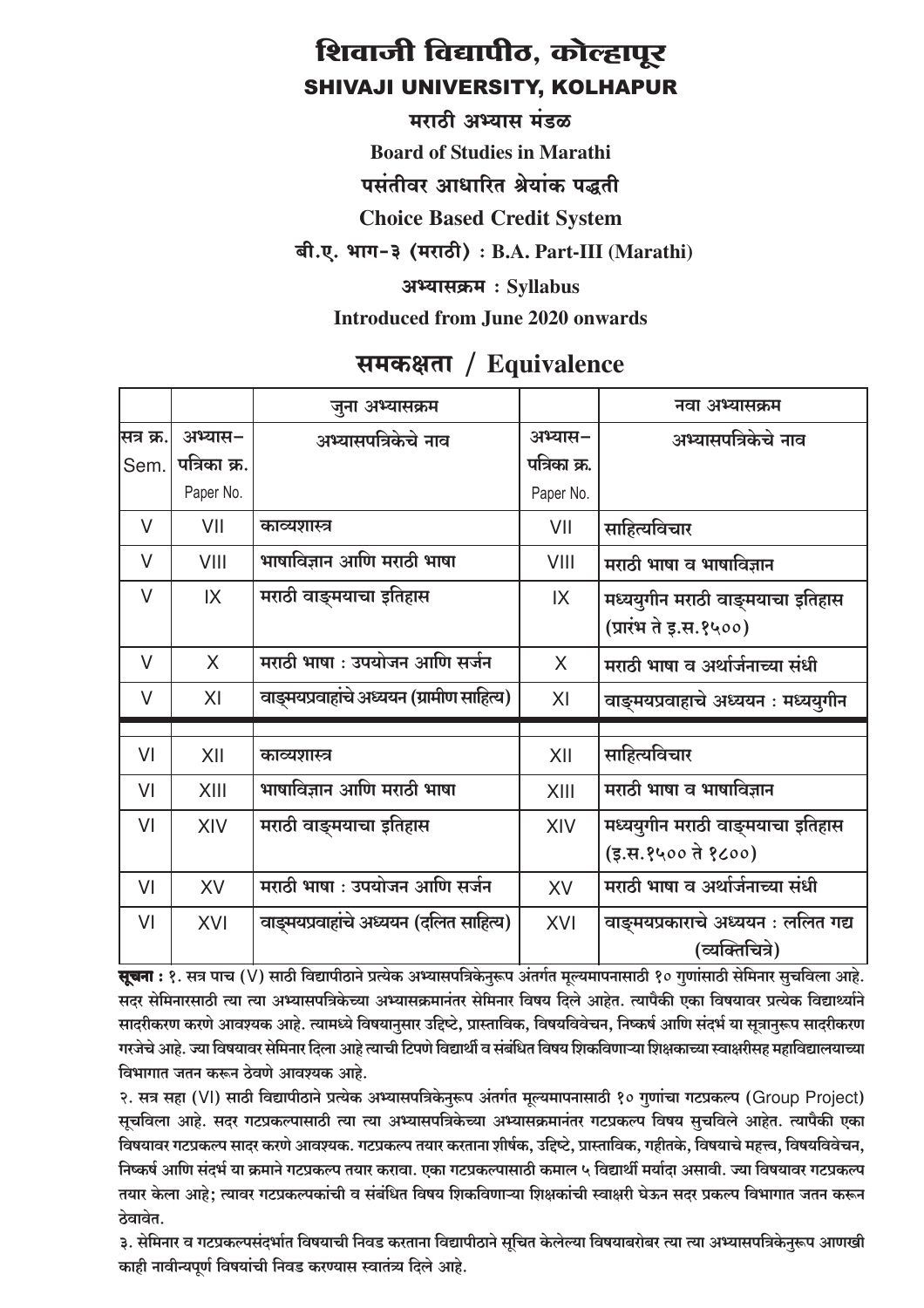मराठी अभ्यास मंडळ **Board of Studies in Marathi** पसंतीवर आधारित श्रेयांक पद्धती **Choice Based Credit System** 

# **Structure of Programme**

Revised syllabus B. A. Part III (MARATHI)

**Introduced from June 2020 onwards** 

| Sr.No.         | सत्र क्र.<br>Sem. | अभ्यासपत्रिकेचे नाव                                       | अभ्यास-<br>पत्रिका क्र.<br>Paper No. | Worklaod                         | Credits        | Total<br>Credits | Theory<br><b>Marks</b> | Term<br>work/<br>Seminar          |
|----------------|-------------------|-----------------------------------------------------------|--------------------------------------|----------------------------------|----------------|------------------|------------------------|-----------------------------------|
| $\mathbf{1}$   | $\vee$            | साहित्यविचार                                              | VII                                  | 4 lectures/<br>week              | $\overline{4}$ |                  | 40                     | 10                                |
| $\overline{2}$ | $\vee$            | मराठी भाषा व भाषाविज्ञान                                  | VIII                                 | 4 lectures/<br>week              | $\overline{4}$ |                  | 40                     | 10                                |
| 3              | $\vee$            | मध्ययुगीन मराठी वाङ्मयाचा इतिहास<br>(प्रारंभ ते इ.स.१५००) | IX                                   | 4 lectures/<br>week              | $\overline{4}$ | 20               | 40                     | 10                                |
| $\overline{4}$ | $\vee$            | मराठी भाषा व अर्थार्जनाच्या संधी                          | X                                    | $\overline{4}$ lectures/<br>week | $\overline{4}$ |                  | 40                     | 10                                |
| 5              | $\vee$            | वाङ्मयप्रवाहाचे अध्ययन : मध्ययुगीन                        | XI                                   | 4 lectures/<br>week              | $\overline{4}$ |                  | 40                     | 10                                |
| Sr.No.         | सत्र क्र.<br>Sem. | अभ्यासपत्रिकेचे नाव                                       | अभ्यास-<br>पत्रिका क्र.<br>Paper No. | Worklaod                         | Credits        | Total<br>Credits | Theory<br><b>Marks</b> | Term<br>work/<br>Group<br>project |
| 6              | VI                | साहित्यविचार                                              | XII                                  | 4 lectures/<br>week              | $\overline{4}$ |                  | 40                     | 10                                |
| $\overline{7}$ | VI                | मराठी भाषा व भाषाविज्ञान                                  | XIII                                 | 4 lectures/<br>week              | $\overline{4}$ |                  | 40                     | 10                                |
| 8              | VI                | मध्ययुगीन मराठी वाङ्मयाचा इतिहास<br>(इ.स.१५०० ते १८००)    | XIV                                  | 4 lectures/<br>week              | $\overline{4}$ | 20               | 40                     | 10                                |
| 9              | VI                | मराठी भाषा व अर्थार्जनाच्या संधी                          | XV                                   | 4 lectures/<br>week              | $\overline{4}$ |                  | 40                     | 10                                |
| 10             | VI                | वाङ्मयप्रकाराचे अध्ययन : ललितगद्य<br>(व्यक्तिचित्रे)      | XVI                                  | 4 lectures/<br>week              | $\overline{4}$ |                  | 40                     | 10                                |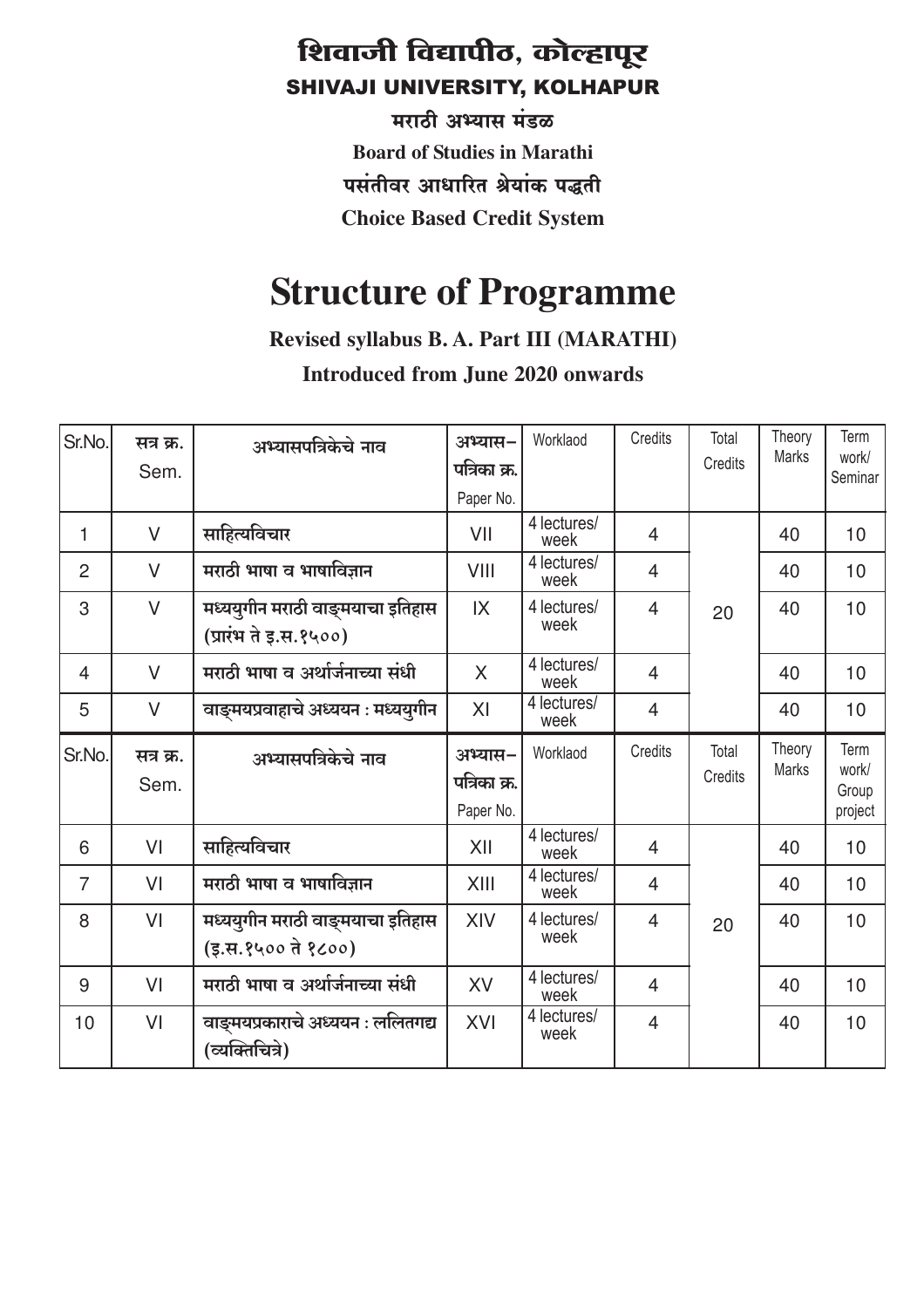मराठी अभ्यास मंडळ **Board of Studies in Marathi** पसंतीवर आधारित श्रेयांक पद्धती **Choice Based Credit System**  $a$ ी.ए. भाग-३: B.A. Part-III अभ्यासक्रम: Syllabus

June, 2020 onward

# सत्र-५: Semister No. V: अभ्यासपत्रिका क्र. VII **Discipline Specific Elective (DSE-E1)** विद्याशाखीय विशेष निवड (DSE-E1)

### साहित्यविचार

उहिष्टे:

- १. पौर्वात्य, पाश्चात्त्य व आधुनिक भारतीय साहित्यशास्त्राचे स्वरूप समजून घेणे.
- २. ललित व ललितेतर साहित्याचे स्वरूप समजून घेणे.
- ३. साहित्य प्रयोजनांचे आकलन करून घेणे.
- ४. साहित्याची निर्मितिप्रक्रिया आणि त्याचे स्वरूप आकलन करून घेणे.
- ५. भाषेतील अलंकार समजून घेणे.

| अ. क्र.         | घटक                                                                          | अध्यापन तासिका        | श्रेयांक      |
|-----------------|------------------------------------------------------------------------------|-----------------------|---------------|
| Sr. No.         | <b>Topic</b>                                                                 | <b>Teaching Hours</b> | <b>Credit</b> |
| विभाग १         | साहित्याचे स्वरूप                                                            |                       |               |
| <b>Module I</b> | ∎ साहित्याच्या व्याख्या                                                      |                       |               |
|                 | • पौर्वात्य – भामह, मम्मट, आनंदवर्धन, विश्वनाथ                               |                       |               |
|                 | <b>पाश्चात्त्य</b> – वर्डस् <b>वर्थ,कोर्ट्होप,मॅथ्यू अर्नोल्ड, कार्ला</b> इल |                       |               |
|                 | ● आधुनिक – विनोबा भावे, अ. वा. कुलकर्णी,                                     | १५                    | 9             |
|                 | गंगाधर गाडगीळ, वि. ना. ढवळे,                                                 |                       |               |
|                 | ■ ललित व ललितेतर साहित्य                                                     |                       |               |
|                 | ■ ललित साहित्यातून व्यक्त होणाऱ्या अनुभवांचे विशेष−                          |                       |               |
|                 | संवेदनात्मकता, भावनात्मकता, वैचारिकता, सेंद्रियता, सूचकता,                   |                       |               |
|                 | विशिष्टता, विश्वात्मकता                                                      |                       |               |
|                 |                                                                              |                       |               |
|                 |                                                                              |                       |               |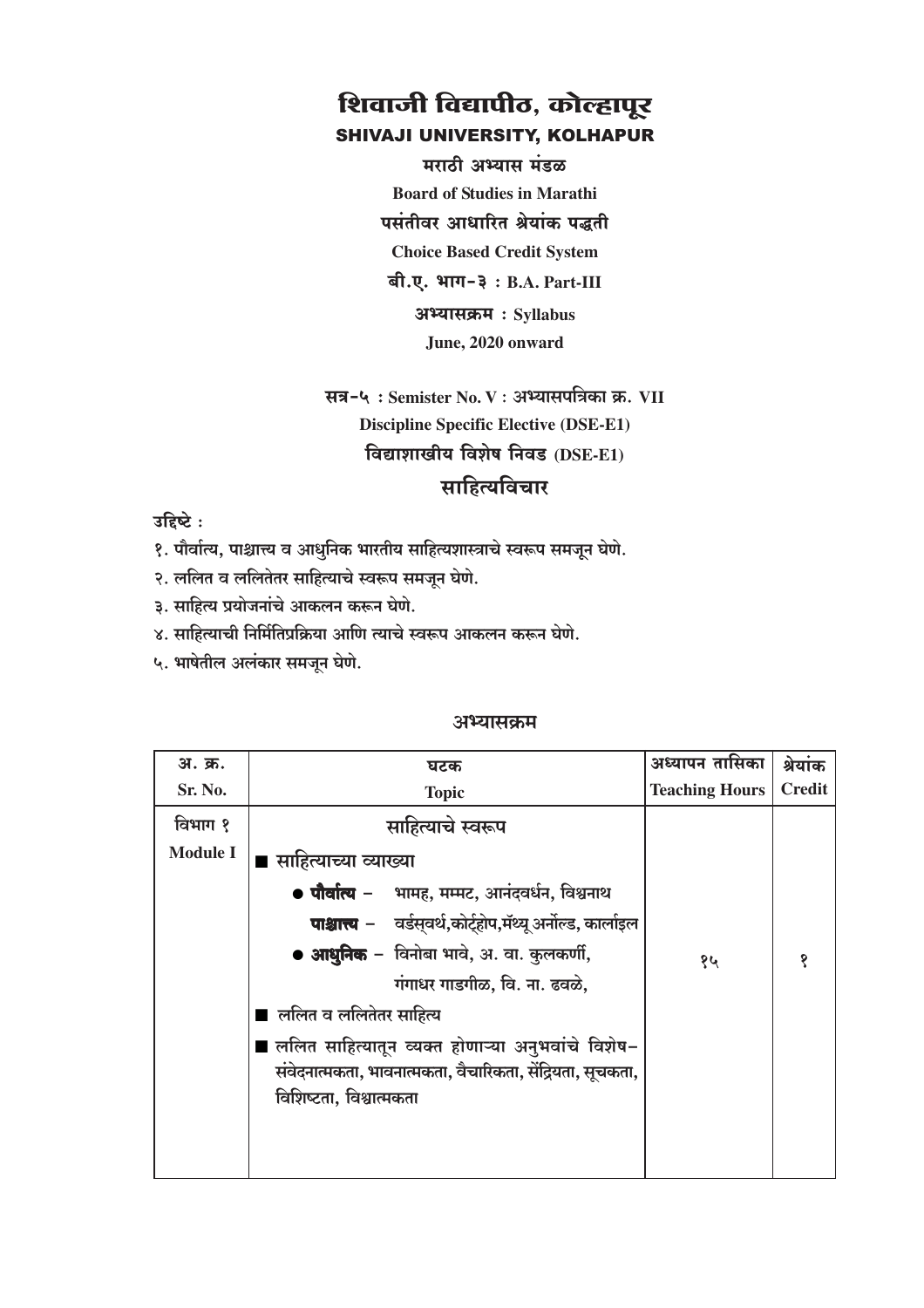| विभाग २         | साहित्याचे प्रयोजन                                                                                                               |    |   |
|-----------------|----------------------------------------------------------------------------------------------------------------------------------|----|---|
| <b>Module 2</b> | ● प्रयोजन म्हणजे काय ?                                                                                                           |    |   |
|                 | ● प्रयोजन आणि परिणाम यातील फरक                                                                                                   |    |   |
|                 | ■ साहित्याची प्रयोजने :                                                                                                          | १५ | १ |
|                 | १) यश किंवा कीर्ती २) व्यवहारज्ञान ३) आनंद                                                                                       |    |   |
|                 | ४) उद्बोधन ५) आत्माविष्कार ६) जिज्ञासापूर्ती ७) जीवनानुभूती                                                                      |    |   |
|                 | ८) इच्छापूर्ती अथवा स्वप्नरंजन ९) पलायनवाद (Escapism)                                                                            |    |   |
| घटक ३           | साहित्यनिर्मितीची कारणे                                                                                                          |    |   |
| <b>Module 3</b> | साहित्यनिर्मितीचे स्वरूप                                                                                                         |    |   |
|                 | साहित्यनिर्मितीची कारणे                                                                                                          |    |   |
|                 | १) प्रतिभा – स्वरूप व वैशिष्ट्ये (प्रतिभाव्यापार, प्रतिभेचे<br>अलौकिकत्व, अपूर्वनिर्मितिक्षम प्रतिभा, प्रतिभा ही<br>वेडाची बहीण) | १५ | १ |
|                 | २) बहुश्रुतता ३) अभ्यास ४) भावनात्मकता ५) संवेदनशीलता                                                                            |    |   |
|                 | ६) उत्प्रेक्षा ७) चमत्कृती ८) स्वास्थ्य (शारीरिक, मानसिक)                                                                        |    |   |
|                 | ९) साहित्यिकाचा जीवनविषयक दृष्टिकोण                                                                                              |    |   |
| घटक ४           | अलंकार                                                                                                                           |    |   |
| <b>Module 4</b> | १) अतिशयोक्ती २) स्वभावोक्ती ३) दृष्टान्त ४) उपमा                                                                                |    |   |
|                 | ५) अनुप्रास ६) रूपक                                                                                                              | १५ |   |
|                 | (व्याख्या, स्वरूप आणि उदाहरणे अपेक्षित)                                                                                          |    |   |

#### **Pattern of Question Paper**

एकूण गुण - ४०: Total Marks-40

| प्रश्न १ | योग्य पर्याय निवडा                               | ०५ गुण |
|----------|--------------------------------------------------|--------|
| प्रश्न २ | अंतर्गत विकल्पासह दीर्घोत्तरी प्रश्न             | १५ गुण |
| प्रश्न ३ | अंतर्गत विकल्पासह लघूत्तरी प्रश्न (तीन पैकी दोन) | १० गुण |
| प्रश्न ४ | अलंकार (चार पैकी दोन)                            | १० गुण |

सूचना :

- १. विभाग चार वर वस्तुनिष्ठ प्रश्न असणार नाहीत.
- २. अंतर्गत मूल्यमापनाकरिता सेमिनारसाठी दहा गुण आहेत.

#### सेमिनार विषय:

- विविध साहित्य प्रवाहातील कोणत्याही एका साहित्यकृतीचे किंवा अनुवादित साहित्यकृतीचे परीक्षण करून सादरीकरण करणे.
- कोणत्याही भाषेतील एका चित्रपट वा नाटकाचे परीक्षण करून सादरीकरण करणे.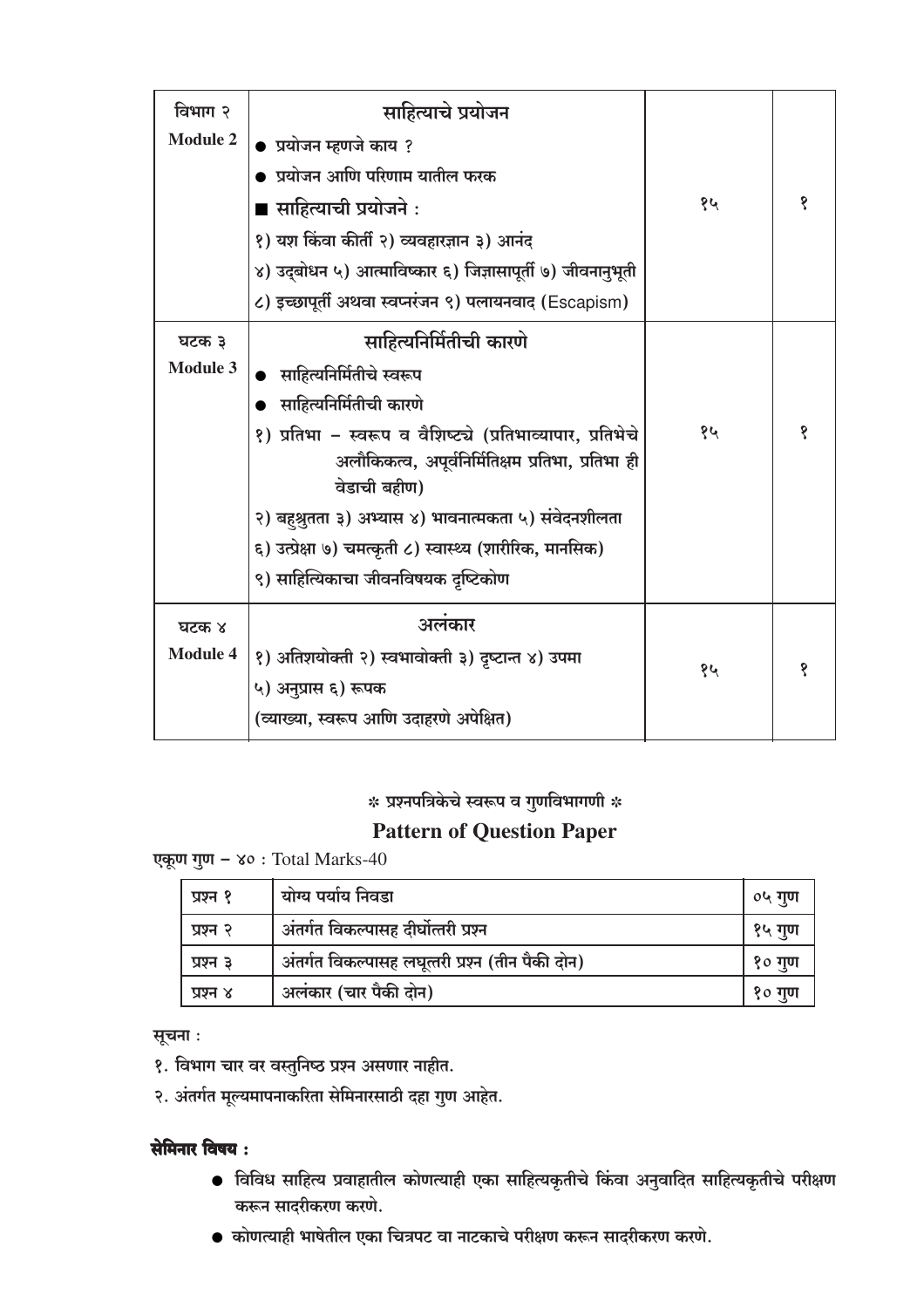# **मूलभूत वाचन :**<br>९ जोग म

| १. जोग, रा. श्री.           | अभिनव काव्यप्रकाश, व्हीनस प्रकाशन, पुणे, आवृत्ती ७ वी, १९७५            |
|-----------------------------|------------------------------------------------------------------------|
| २. गाडगीळ, स. रा.           | काव्यशास्त्रप्रदीप, व्हीनस प्रकाशन, पुणे, आवृत्ती ४ थी, जानेवारी, १९९३ |
| ३. गोविलकर, लीला            | भारतीय साहित्यविचार, स्नेहवर्धन, पुणे, २००३                            |
| ४. वाळंबे, मो. रा.          | सुगम मराठी व्याकरण, नितीन प्रकाशन, पुणे                                |
| ५. देशपांडे, अ. ना. (संपा.) | विनोबांची साहित्यदृष्टी, परमधाम प्रकाशन, पवनार, वर्धा, १९७५            |
| ६. कुलकर्णी, अ. वा.         | साहित्यविचार, प्रतिमा प्रकाशन, पुणे, आ.द्. १९९७                        |
| ७. गाडगीळ, गंगाधर           | खडक आणि पाणी, पॉप्युलर प्रकाशन, मुंबई, १९६०.                           |
| ८. ढवळे, वि. ना.            | साहित्याचे तत्त्वज्ञान, कॉन्टिनेन्टल प्रकाशन, पुणे                     |

#### पूरक वाचन :

| १. उपासे, शिवशंकर         | काव्यशास्त्र परिचय, फडके प्रकाशन, कोल्हापूर, २०१३              |
|---------------------------|----------------------------------------------------------------|
| २. कंगले, र. पं.          | प्राचीन काव्यशास्त्र, मौज प्रकाशन, मुंबई, १९७४                 |
| ३. देशमुख, मा. गो.        | मराठीचे साहित्यशास्त्र, (ज्ञानेश्वर ते रामदास)                 |
| ४. डॉ. नर्गेंद्र          | भारतीय काव्यशास्त्राचे मूळ प्रश्न, सुविचार, नागपूर, पुणे, १९६७ |
| (अनुवादक : शैलजा करंदीकर) |                                                                |

| १. जाधव, उदय          | काव्यशास्त्र : आकलन आणि आस्वाद, लोकपाल पब्लिकेशन, औरंगाबाद<br>प्रथमावृत्ती, ५ सप्टेंबर, २०१३ |
|-----------------------|----------------------------------------------------------------------------------------------|
| २. पुंडे, दत्तात्रय व | साहित्य विचार, स्नेहवर्धन प्रकाशन, पुणे, प्रथमावृत्ती, फेब्रुवारी, १९९५                      |
| तावरे, स्नेहल (संपा.) |                                                                                              |
| ३. पाटील, म. सु.      | भारतीयांचा साहित्यविचार, चेतश्री प्रकाशन, अमळनेर                                             |
| ४. वासमकर, वि. दा.    | मराठीतील कलावादी समीक्षा, अक्षरदीप प्रकाशन, कोल्हापूर, आ. प. २०१८                            |
| ५. करंदीकर, गो. वि.   | ऑरेस्टॉटलचे काव्यशास्त्र, पॉप्युलर प्रकाशन, मुंबई                                            |
| ६. जाधव, मा. मा.      | अक्षरगाथा (मराठी साहित्यविचार विशेषांक) मासिक, नांदेड, एप्रिल, २०१४                          |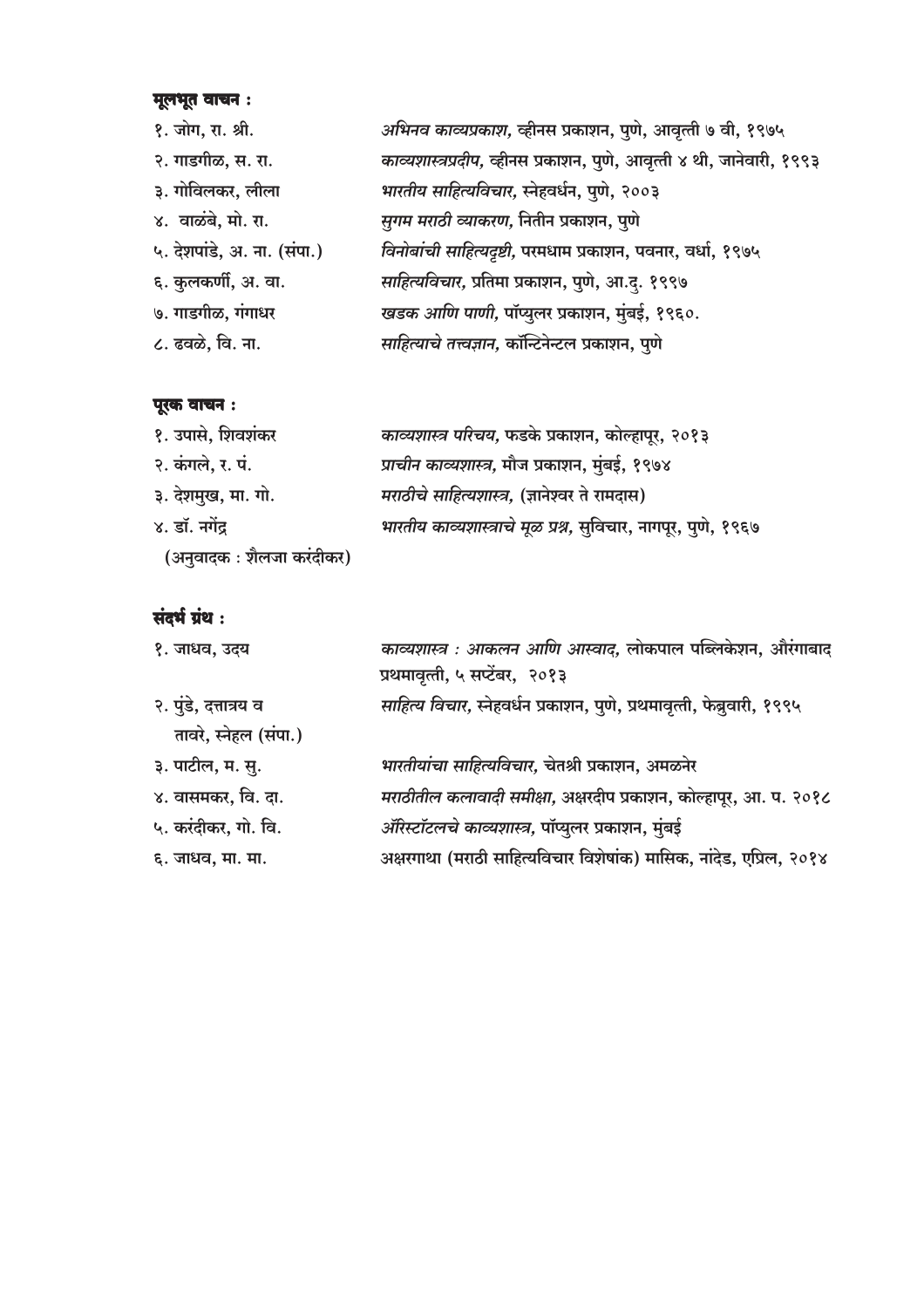मराठी अभ्यास मंडळ **Board of Studies in Marathi** पसंतीवर आधारित श्रेयांक पद्धती **Choice Based Credit System** बी.ए. भाग-३: B.A. Part-III अभ्यासक्रम: Svllabus June, 2020 onward सत्र-५: Semister No. 5: अभ्यासपत्रिका क्र. VIII **Discipline Specific Elective (DSE-E2)** विद्याशाखीय विशेष निवड (DSE-E2) मराठी भाषा व भाषाविज्ञान

उहिष्टे:

१. भाषोत्पत्तीचा अभ्यास करणे.

२. भाषाविज्ञानाचा परिचय करून घेणे.

३. भाषाविज्ञान आणि मराठी भाषा यांचा सहसंबंध जाणून घेणे.

४. स्वनविचार, रूपविचार व वाक्यविचारांचा परिचय करून घेणे.

५. मराठी भाषेविषयी विद्यार्थ्यांची आवड विकसित करणे.

| अ. क्र.                     | घटक                                                                                                                                                                                                                                                                                                                                                                                                                                                                                                                                                                | अध्यापन तासिका        | श्रेयांक      |
|-----------------------------|--------------------------------------------------------------------------------------------------------------------------------------------------------------------------------------------------------------------------------------------------------------------------------------------------------------------------------------------------------------------------------------------------------------------------------------------------------------------------------------------------------------------------------------------------------------------|-----------------------|---------------|
| Sr. No.                     | <b>Topic</b>                                                                                                                                                                                                                                                                                                                                                                                                                                                                                                                                                       | <b>Teaching Hours</b> | <b>Credit</b> |
| विभाग १<br><b>Module I</b>  | भाषोत्पत्ती विचार<br>भाषेची उत्पत्ती – ईश्वरनिर्मित, राजनिर्मित, समाजनिर्मित<br>भाषेच्या उत्पत्तीच्या उपपत्ती/सिद्धांत<br>१. इंगित (Gesture)<br>२. मुखाभिनय (Oral Gesture)<br>३. अनुकरण (Bow-Bow)<br>४. रणन (Ding Dong)<br>५. भावनाभिव्यक्ती (Pooh-Pooh)<br>६. श्रमपरिहार (Yo-he-Yo)<br>७. प्रेमगानमूलक (Sing-Song)<br>८. संपर्क (Contact)<br>९. क्रीडासक्ती (Play-Way)<br>१०. समन्वय उपपत्ती/सिद्धांत                                                                                                                                                             | १५                    | १             |
| विभाग २<br><b>Module II</b> | भाषेचे स्वरूप, व्याख्या आणि वैशिष्ट्ये<br>भाषा म्हणजे काय ?<br>भाषेच्या व्याख्या :<br>कृ. पां. कुलकर्णी, ना. गो. कालेलकर, श्री. न. गर्जेद्रगडकर<br>भाषेचे स्वरूप:<br>समाजव्यवहाराचे साधन, ध्वनिमाध्यमता, प्रतीकात्मकता,<br>संकेतबद्धता, भाषा - एक पद्धती, भाषा मानवी आहे.<br>सी. एफ. हॉकेटने सांगितलेली भाषेची सात वैशिष्ट्ये<br>दृहेरीपण, निर्मितिक्षमता, कार्यकारण संबंधाचा अभाव,<br>यादृच्छिकता, अदलाबदलीची शक्यता, विशिष्टीकरण,<br>स्थलकालातीतता, सांस्कृतिक संक्रमण<br>या शिवाय – सामाजिक संस्था, अर्जित भाषा, परिवर्तनशीलता,<br>गैविकता दु तैषिष्ठांचा विचार | १५                    | १             |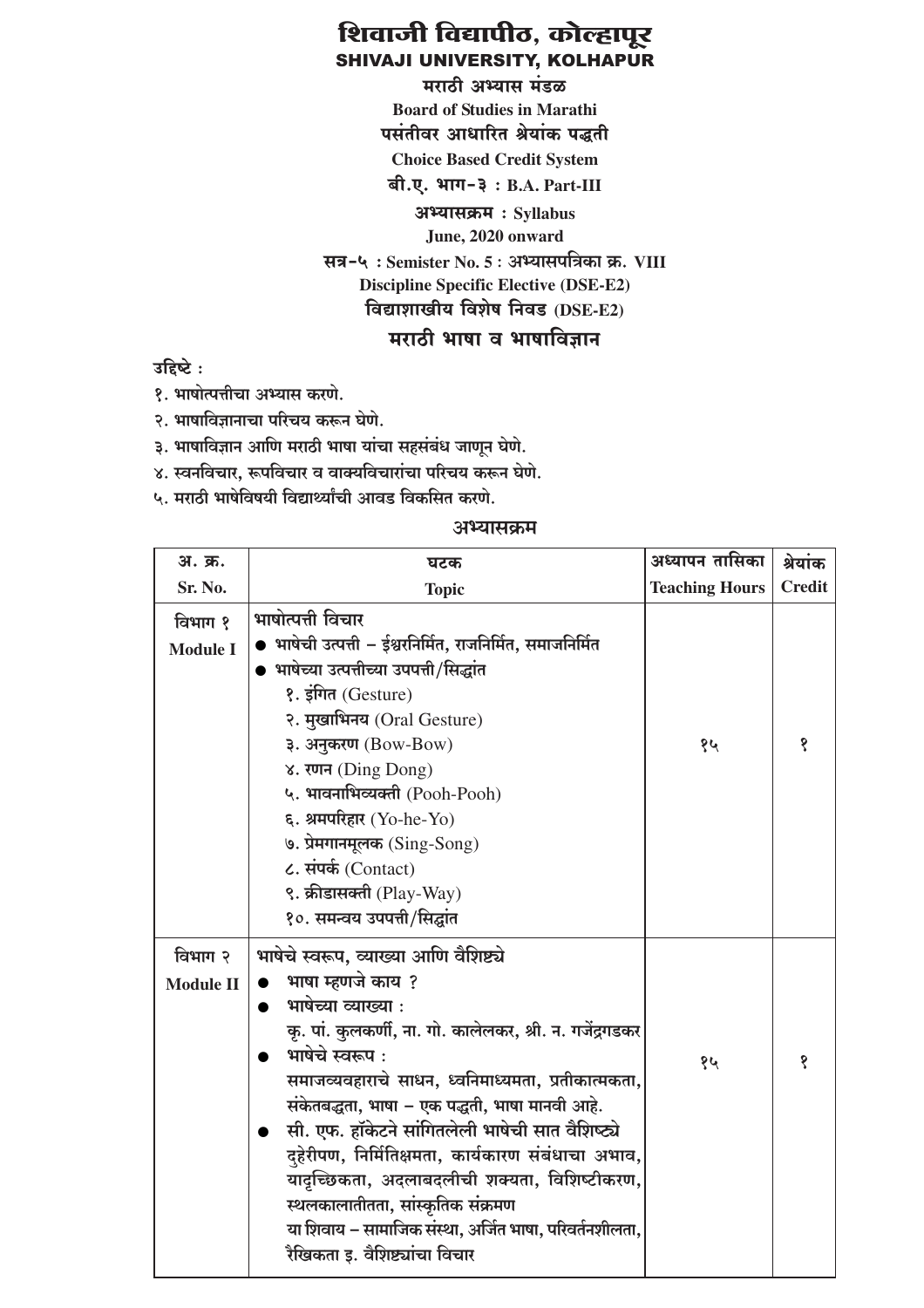| विभाग ३          | स्वनिम व रूपिम विचार (स्थूल परिचय)                                      |    |  |
|------------------|-------------------------------------------------------------------------|----|--|
|                  | Module III   अ. स्वनिम विचार                                            |    |  |
|                  | १. स्वन १. स्वनिम ३. स्वनांतर (संकल्पना,स्वरूप,प्रकार)                  |    |  |
|                  | ब. रूपिम विचार<br>१. रूप २. रूपिम ३. रूपिकांतर (संकल्पना,स्वरूप,प्रकार) | १५ |  |
| विभाग ४          | वाक्यविचार                                                              |    |  |
| <b>Module IV</b> | पदबंध व वाक्याचे स्वरूप                                                 |    |  |
|                  | वाक्याचे प्रकार                                                         |    |  |
|                  | केवलवाक्य व त्याचे प्रकार, मिश्रवाक्य व त्याचे प्रकार, संयुक्त          |    |  |
|                  | वाक्य व त्याचे प्रकार, वाक्याचे पृथक्करण                                | १५ |  |
|                  |                                                                         |    |  |

#### एकूण गुण - ४०: Total Marks-40

| प्रश्न १ | योग्य पर्याय निवडा                               | ०५ गुण |
|----------|--------------------------------------------------|--------|
| प्रश्न २ | अंतर्गत विकल्पासह दीर्घोत्तरी प्रश्न             | १५ गुण |
| प्रश्न ३ | अंतर्गत विकल्पासह लघूत्तरी प्रश्न (तीन पैकी दोन) | १० गुण |
| प्रश्न ४ | टिपा लिहा (चार पैकी दोन)                         | १० गुण |

सूचना:

१. अंतर्गत मूल्यमापनाकरिता सेमिनारसाठी दहा गुण आहेत.

#### सेमिनार विषय:

- १. स्वन-स्वनिम, रूप-रूपिम पैकी कोणत्याही एका घटकाच्या अनुषंगाने प्रात्यक्षिकांसह सादरीकरण अपेक्षित.
- २. कोणत्याही एका साहित्यकृतीच्या निवडक भागातील वाक्यांचे प्रकार, पृथक्करण, विश्लेषणासह सादरीकरण अपेक्षित.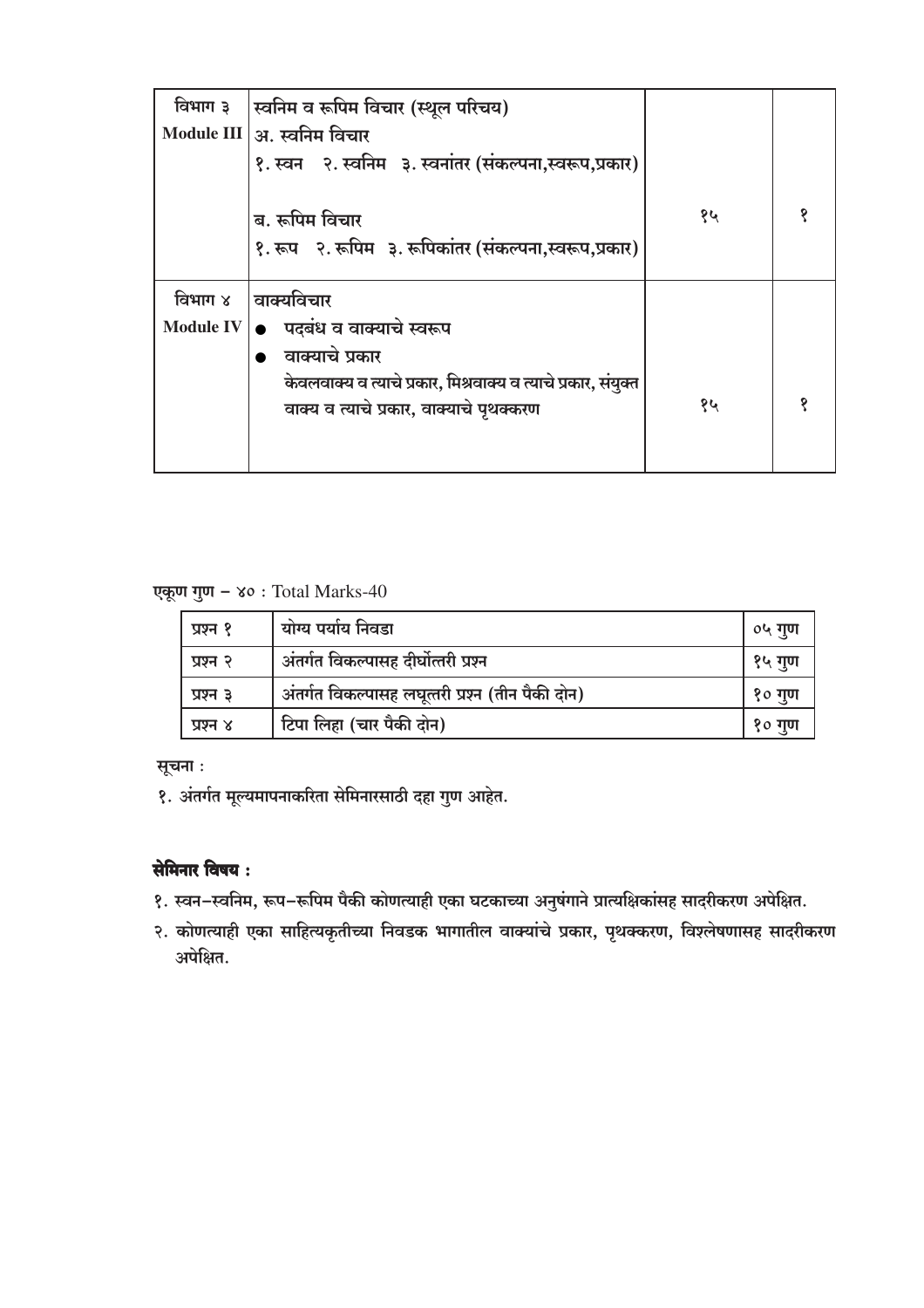# मूलभूत वाचन :

१. जोशी, प्र. न. सुबोध भाषाशास्त्र, स्नेहवर्धन प्रकाशन, पुणे २. गवळी, अनिल भाषाविज्ञान आणि मराठी भाषा, हिरण्यकेशी प्रकाशन, कोल्हापूर ३. धोंगडे, रमेश भाषा आणि भाषाविज्ञान, दिलीपराज प्रकाशन, पुणे ४. कानडे, मु. श्री. (संपा.) मराठीचा भाषिक अभ्यास, स्नेहवर्धन प्रकाशन, पुणे भाषा आणि भाषाशास्त्र, व्हीनस प्रकाशन, पुणे ५. गर्जेंद्रगडकर, श्री. न. मराठी व्याकरण परिचय, मेहता पब्लिशिंग हाऊस, पुणे ६. हिरेमठ, राजशेखर A course in Modern Linguistics, Oxford, New York, 1958 **9.** Hocket C.F.

#### पूरक वाचन :

| १. कुलकर्णी, कृ. पां.   | मराठी भाषा : उद्गम आणि विकास, मेहता पब्लिशिंग हाऊस, पुणे     |
|-------------------------|--------------------------------------------------------------|
| २. मालशे, मिलिंद        | आधुनिक भाषाविज्ञान : सिद्धांत आणि उपयोजन, लोकवाङ्मयगृह,मुंबई |
| ३. कुलकर्णी, सुलक्षणा व | भाषाविज्ञान परिचय, फडके प्रकाशन, कोल्हापूर                   |
| कुबेर, वसंत             |                                                              |
| ४. दामले, मो. के.       | शास्त्रीय मराठी व्याकरण, दामोदर सावळाराम आणि मंडळी, पुणे     |

| १. मालशे, पुंडे, सोमण (संपा.)                                                 | भाषाविज्ञानपरिचय, पद्मगंधा प्रकाशन, पुणे                      |
|-------------------------------------------------------------------------------|---------------------------------------------------------------|
| २. पुंडे, द. दि.                                                              | सुलभ भाषाविज्ञान, स्नेहवर्धन प्रकाशन, पुणे                    |
| ३. कदम, महेंद्र                                                               | मराठीचे वर्णनात्मक भाषाविज्ञान, स्नेहवर्धन प्रकाशन, पुणे      |
| ४. काळे, कल्याण/सोमण, अंजली (संपा.) आधुनिक भाषाविज्ञान, प्रतिमा प्रकाशन, पुणे |                                                               |
| ५. पाटील, व्ही. एन.                                                           | सुलभ भाषाविज्ञान व मराठी व्याकरण, प्रशांत पब्लिकेशन्स, जळगाव, |
|                                                                               | आ.दू. २, २०१६                                                 |
| ६. भांड, बाबा व मगर, राजेंद्र                                                 | भाषा आणि साहित्य, माझी भूमिका : सयाजीराव गायकवाड, महाराजा     |
|                                                                               | सयाजीराव गायकवाड संशोधन व प्रशिक्षण संस्था, औरंगाबाद,२०२०     |
| ७. लामतुरे, प्रज्ञा                                                           | ग्रामीण बोलीभाषेचे वैभव, संस्कृती प्रकाशन, पुणे, २०१२         |
| ८. जाधव, मा. मा. (संपा.)                                                      | अक्षरगाथा (मराठी भाषा विशेषांक), मासिक, नांदेड, ऑक्टोबर, २०१३ |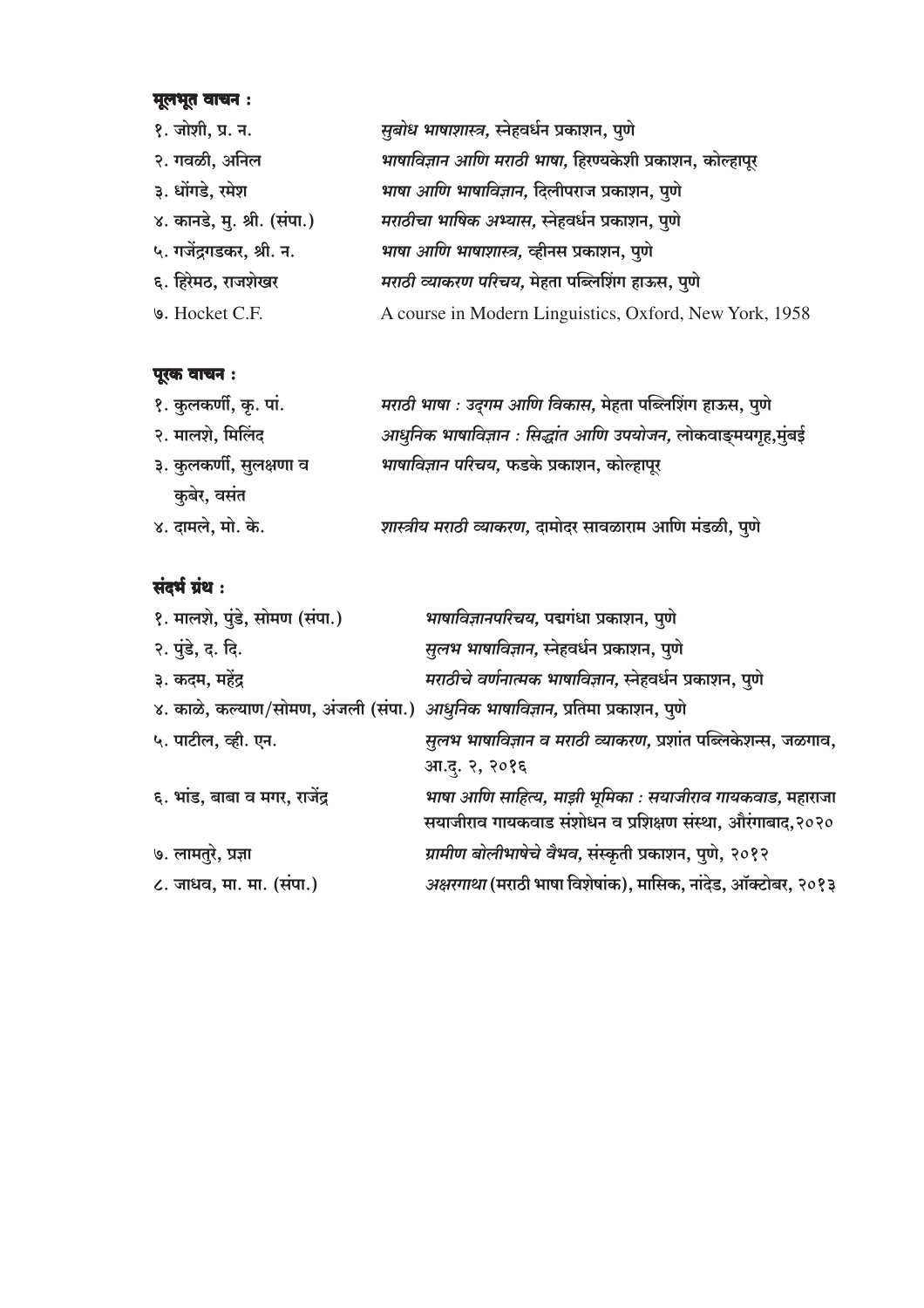मराठी अभ्यास मंडळ

**Board of Studies in Marathi** 

पसंतीवर आधारित श्रेयांक पद्धती

**Choice Based Credit System** 

बी.ए. भाग-३: B.A. Part-III

अभ्यासक्रम: Syllabus

June, 2020 onward

सत्र-५: Semister No. 5: अभ्यासपत्रिका क्र. IX

**Discipline Specific Elective (DSE-E3)** 

#### विद्याशाखीय विशेष निवड (DSE-E3)

मध्ययुगीन मराठी वाङ्मयाचा इतिहास (प्रारंभ ते इ.स.१५००)

उद्दिष्टे:

- १. मध्ययुगीन मराठी वाङ्मयाचा कालिक अभ्यास करणे.
- २. मध्ययुगीन मराठी वाङ्मयाचा स्थूल परिचय करून घेणे.
- ३. मध्ययुगीन मराठी वाङ्मयाचे स्वरूप, वैशिष्ट्ये अभ्यासणे.
- ४. मध्ययुगीन मराठी वाङ्मयातील महत्त्वाचे ग्रंथकार आणि ग्रंथ यांचा स्थूल परिचय करून घेणे.
- ५. मध्ययुगीन मराठी वाङ्मयाच्या गद्य, पद्य रचनेचे विशेष अभ्यासणे.

| अ. क्र.                     | घटक                                                                                                                                                                                                                                                                                                                                                 | अध्यापन तासिका        | श्रेयांक      |
|-----------------------------|-----------------------------------------------------------------------------------------------------------------------------------------------------------------------------------------------------------------------------------------------------------------------------------------------------------------------------------------------------|-----------------------|---------------|
| Sr. No.                     | <b>Topic</b>                                                                                                                                                                                                                                                                                                                                        | <b>Teaching Hours</b> | <b>Credit</b> |
| विभाग १<br><b>Module I</b>  | ■ मराठी वाङ्मयाचा प्रारंभकाळ ते इ.स. १२०० पर्यंत<br>अ) विवेकसिंधूपूर्वकालीन रचना<br>कुवलयमाला, मानसोल्लास, राजमतिप्रबोध, अमरनाथ संवाद,<br>गोरक्षगीता इ.<br>मराठीतील आद्य ग्रंथकार मुकुंदराज यांची रचना<br>ब)<br>विवेकसिंधू, पवनविजय, परमामृत<br>क) मराठीतील आद्य कवयित्री महदंबा यांची रचना<br>धवळे (पूर्वार्ध व उत्तरार्ध), मातृकी रुक्मिणीस्वयंवर | १५                    | १             |
| विभाग २<br><b>Module II</b> | ■ इ. स. १२०० ते १३०० (स्थूल कालखंड)<br>अ) महानुभावीय गद्य वाङ्मय<br>म्हाइंभट – लीळाचरित्र, श्री. गोविंदप्रभूचरित्र व इतर रचना<br>केसोबास – सूत्रपाठ, दृष्टांतपाठ, स्मृतिस्थळ                                                                                                                                                                        | १५                    | १             |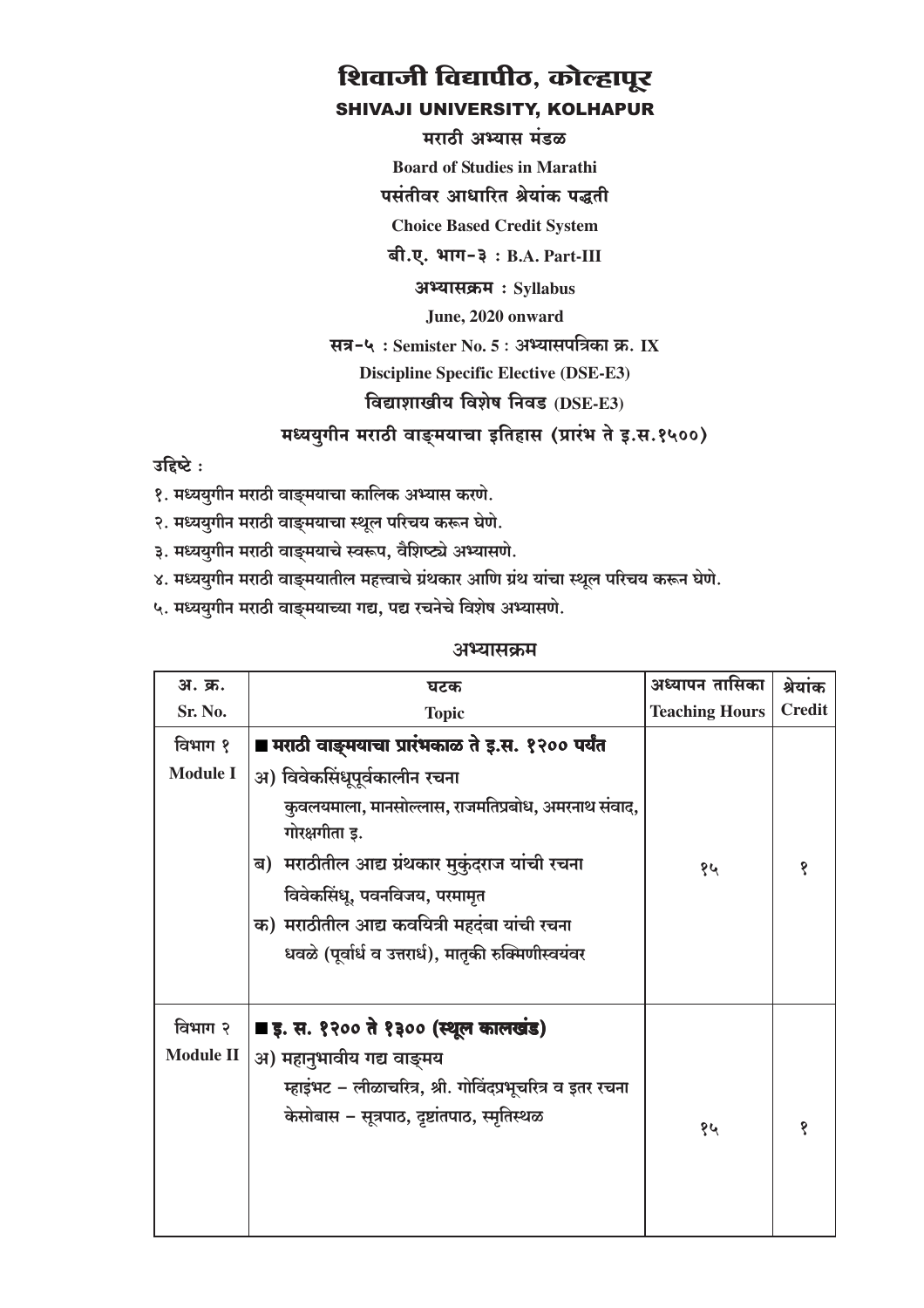| अ. क्र.           | घटक                                                          | अध्यापन तासिका        | श्रेयांक      |
|-------------------|--------------------------------------------------------------|-----------------------|---------------|
| Sr. No.           | <b>Topic</b>                                                 | <b>Teaching Hours</b> | <b>Credit</b> |
| विभाग २           | महानुभावीय पद्य वाङ्मय<br>ब)                                 |                       |               |
| <b>Module II</b>  | सातीग्रंथ (ग्रंथ व ग्रंथकार स्थूल परिचय)                     |                       |               |
|                   | नरेंद्र – रुक्मिणी स्वयंवर                                   | १५                    | १             |
|                   | भास्करभट्ट बोरीकर – शिशुपालवध, उद्धवगीता किंवा               |                       |               |
|                   | एकादशस्कंध                                                   |                       |               |
|                   | दामोदर पंडित – वछाहरण                                        |                       |               |
|                   | पंडित विश्वनाथ – ज्ञानप्रबोध                                 |                       |               |
|                   | खळोव्यास – सह्याद्रिवर्णन                                    |                       |               |
|                   | नारायणपंडित – श्री ऋद्धिपूरवर्णन                             |                       |               |
| विभाग ३           | इ. स. १३०० ते १४०० (स्थूल कालखंड)                            |                       |               |
| <b>Module III</b> | अ) ज्ञानेश्वरांचे वाङ्मयीन कार्य                             |                       |               |
|                   | ज्ञानेश्वरी, अमृतानुभव, चांगदेवपासष्टी, हरिपाठाचे अभंग व     |                       |               |
|                   | इतर रचना                                                     | १५                    | १             |
|                   | ब) नामदेवांची अभंगरचना                                       |                       |               |
|                   | क)  सावता माळी, गोरोबा कुंभार, मुक्ताबाई, सेना महाराज, नरहरी |                       |               |
|                   | सोनार, चोखामेळा, जनाबाई, कान्होपात्रा यांच्या रचना           |                       |               |
|                   |                                                              |                       |               |
| विभाग ४           | इ. स. १४०० ते १५०० (स्थूल कालखंड)                            |                       |               |
| <b>Module IV</b>  | अ) अन्य संप्रदायातील प्रमुख ग्रंथकार आणि त्यांची ग्रंथरचना   |                       |               |
|                   | सत्यमालनाथ, चोंभा<br>(नाथ संप्रदाय)                          |                       |               |
|                   | शांतलिंग आणि मन्मथशिवलिंग (लिंगायत संप्रदाय)                 |                       |               |
|                   | गुणकीर्ती व जिनदासनामा<br>(जैन मराठी कवी)                    | १५                    | १             |
|                   | नृसिंह सरस्वती आणि दासोपंत<br>(दत्त संप्रदाय)                |                       |               |
|                   | अज्ञानसिद्ध व बहिराजातवेद<br>(नागेश संप्रदाय)                |                       |               |
|                   | शेख महंमद आणि हसेन अंबरखान (मुस्लीम मराठी कवी)               |                       |               |
|                   | फादर स्टिफन्स, फादर क्रुवा<br>(ख्रिस्ती मराठी कवी)           |                       |               |

#### **Pattern of Question Paper**

|  |  |  |  | एकूण गुण – ४० : Total Marks-40 |
|--|--|--|--|--------------------------------|
|--|--|--|--|--------------------------------|

| प्रश्न १ | योग्य पर्याय निवडा                               | ०५ गुण |
|----------|--------------------------------------------------|--------|
| प्रश्न २ | अंतर्गत विकल्पासह दीर्घोत्तरी प्रश्न             | १५ गुण |
| प्रश्न ३ | अंतर्गत विकल्पासह लघूत्तरी प्रश्न (तीन पैकी दोन) | १० गुण |
| प्रश्न ४ | टिपा लिहा (चार पैकी दोन)                         | १० गुण |

सूचना :

१. अंतर्गत मूल्यमापनाकरिता सेमिनारसाठी दहा गुण आहेत.

#### सेमिनार विषय:

- १) मध्ययुगीन मराठी वाङ्मयातील कोणत्याही एका ग्रंथकाराच्या रचना विशेषावर सादरीकरण.
- २) कोणत्याही एका संत कवीच्या काव्यातील सामाजिकतेवर सादरीकरण.
- ३) कोणत्याही एका संत कवयित्रीच्या कवितेतील आत्मनिष्ठा यावर आधारित सादरीकरण.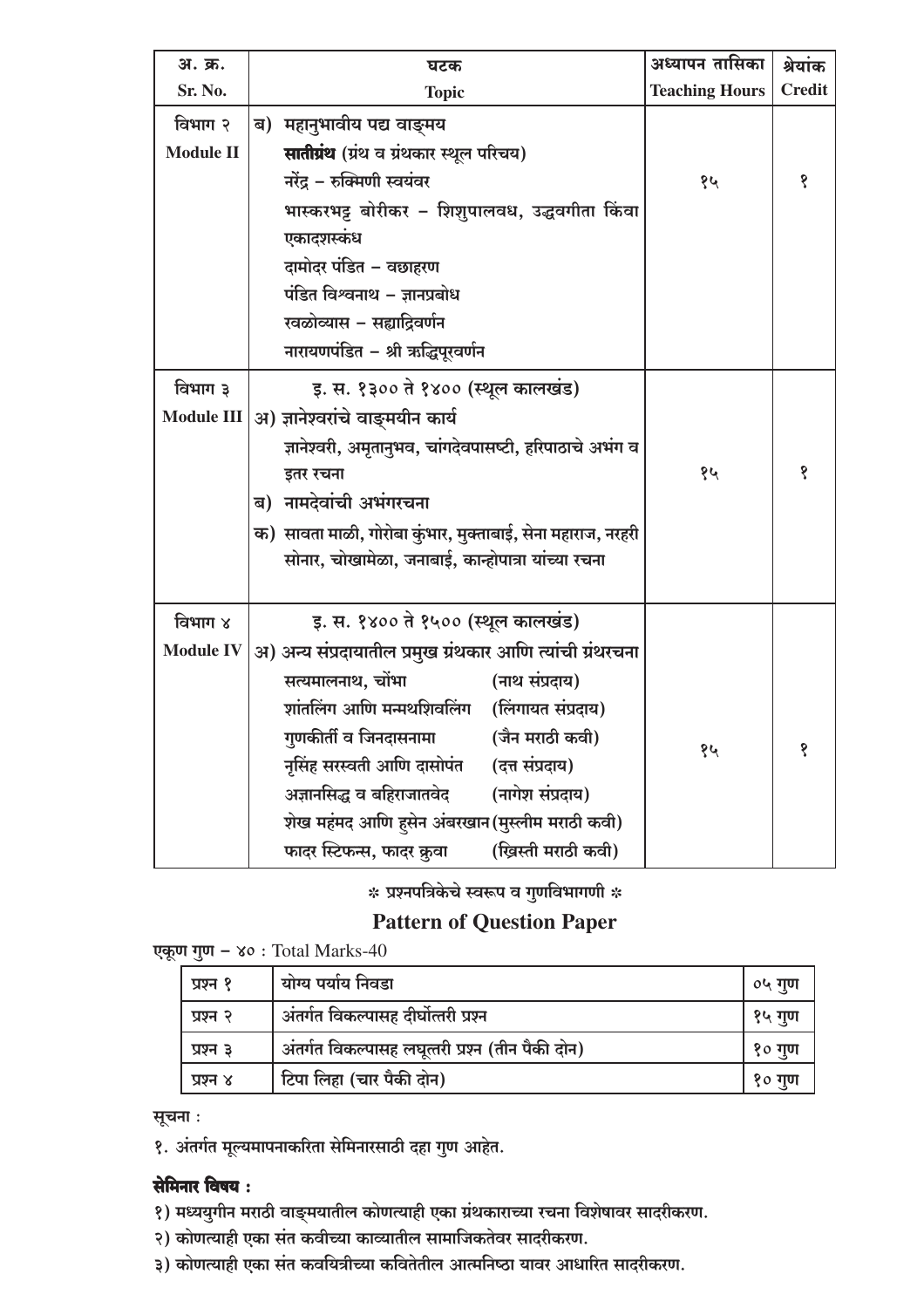# मूलभूत वाचन :

| $\mathbf{v}$ , $\mathbf{v}$ , $\mathbf{v}$ , $\mathbf{v}$ |                                                                     |
|-----------------------------------------------------------|---------------------------------------------------------------------|
| १. नसिराबादकर, ल. रा.                                     | प्राचीन मराठी वाङ्मयाचा इतिहास, फडके प्रकाशन, कोल्हापूर             |
| २. पठाण, यू. म.                                           | महानुभाव साहित्य संशोधन खंड ?, मराठवाडा विद्यापीठ प्रकाशन, औरंगाबाद |
| ३. देशपांडे, अ. ना.                                       | प्राचीन मराठी वाङ्मयाचा इतिहास खंड १ ते ४                           |
| ४. पांगारकर, ल. रा.                                       | प्राचीन मराठी वाङ्मयाचा इतिहास खंड १ ते ३, महाराष्ट्र साहित्य परिषद |
|                                                           | प्रकाशन, पुणे                                                       |
| ५. पसारकर, शे. दे.                                        | वेलू गेला गगनावरी, सुविद्या प्रकाशन, सोलापूर                        |
|                                                           |                                                                     |
|                                                           |                                                                     |

| पूरक वाचन:                             |                                                                       |
|----------------------------------------|-----------------------------------------------------------------------|
| १. शेणोलीकर, ह. श्री.                  | प्राचीन मराठी वाङ्मयाचे स्वरूप, व्हीनस प्रकाशन, पुणे                  |
| २. पांगारकर, ल. रा.                    | मराठी वाङ्मयाचा इतिहास खंड १ व २,                                     |
| ३. तुळपुळे, शं. गो.                    | मराठी वाङ्मयाचा इतिहास, महाराष्ट्र साहित्य परिषद, पुणे                |
| ४. मांडवकर, भाऊ                        | संत नामदेव दर्शन, सेवा प्रकाशन, अमरावती                               |
| ५. इनामदार, हे. वि. (संपा.)            | संत नामदेव काव्यसंभार आणि संत परिवार                                  |
| ६. उपासे, शिवशंकर                      | महाराष्ट्र भूषण सहा संत साहित्यिक, फडके प्रकाशन, कोल्हापूर, २०१२      |
| ७. उपासे, शिवशंकर (संपा.)              | शांतलिंगकृत कर्णहंस, प्रका. शरण संस्कृती अध्ययन केंद्र, सिद्ध संस्थान |
|                                        | मठ, निडसोसी, ता. हक्केरी, जि. बेळगाव                                  |
| ८. पसारकर, शे. दे. (संपा.)             | श्री मन्मथशिवलिंगकृत परमरहस्य, शैवभारती शोध प्रतिष्ठान, वाराणसी, २००१ |
| ९. केळुसकर, कृष्णराव                   | संत तुकाराम, साकेत प्रकाशन, औरंगाबाद                                  |
| १०. फाटक, न. र.                        | श्री एकनाथ : वाङ्मय आणि कार्य, मौज प्रकाशन गृह, मुंबई                 |
| ११. परमार्ग सेवक श्री बाळकृष्णशास्त्री | महानुभावपंथ, प. पू. मधुकरशास्त्री कवीश्वर, पंचकमिटी संस्थान,          |
| महानुभाव                               | श्री देवदेवेश्वर, माहूर, आ. आठवी, २०१४                                |

| संदर्भ ग्रंथ :                                                          |                                                                     |
|-------------------------------------------------------------------------|---------------------------------------------------------------------|
| १. देऊळगावकर, चंद्रकांत (संपा.)                                         | मन्मथस्वामी व्यक्ती आणि वाङ्मय, प्रका. शैवभारती शोध प्रतिष्ठान,     |
|                                                                         | जंगमवाडी मठ, वाराणसी                                                |
| १. पाटील, तानाजी                                                        | संत साहित्यातील सामाजिकता, विश्वकर्मा पब्लिकेशन, पुणे               |
| २. सुंठणकर, बा. र.                                                      | महाराष्ट्रीय संतमंडळीचे ऐतिहासिक कार्य, बेळगाव                      |
| ३. सरदार, गं. बा.                                                       | संत वाङ्मयाची सामाजिक फलश्रुती, म. सा. प. पुणे                      |
| ४. जाधव, रा. ग.                                                         | <i>आनंदाचा डोह,</i> प्राज्ञ पाठशाळा मंडळ, वाई                       |
| ५. जाधव, रा. ग.                                                         | वागर्थ, प्रतिमा प्रकाशन, पुणे                                       |
| ६. कामत, अशोक व बडवे, सतीश (संपा.) <i>संत नामदेवविषयक अभ्यास,</i> आळंदी |                                                                     |
| ७. देशमुख, उषा                                                          | <i>मांदियाळी,</i> माया प्रकाशन, नागपूर                              |
| ८. पाटील, सदाशिव                                                        | तकाराम आणि कबीर, दर्या प्रकाशन, पुणे                                |
| ९. घोणसे, शामा                                                          | वीरशैवांचे मराठी-हिंदी वाङ्मय : एक अभ्यास, शैवभारती शोध प्रतिष्ठान, |
|                                                                         | जंगमवाडी मठ, वाराणसी                                                |
| १०. प्रियोळकर, अ. का.                                                   | मुसलमानांची जुनी मराठी कविता                                        |
| ११. ढेरे, रा. चिं.                                                      | मुसलमान मराठी संतकवी, पद्मगंधा प्रकाशन, पुणे                        |
| १२. पठाण, यू. म.                                                        | मुसलमान (सुफी) संतांचे मराठी साहित्य                                |
| १३. मोरजे, गंगाधर                                                       | मराठी ख्रिस्ती वाङ्मय, फादर स्टिफन्स ते १९६०, अहमदनगर               |
| १४. उपाध्ये, बाबुराव                                                    | संत गोरा कुंभार : वाङ्मय दर्शन, स्नेहवर्धन प्रकाशन, पुणे            |
| १५. इर्लेकर, सुहासिनी                                                   | संत कवी आणि कवयित्री : एक अनुबंध, स्नेहवर्धन प्रकाशन, पुणे          |
| १६. अक्कोळे, सुभाषचंद्र                                                 | प्राचीन मराठी जैन साहित्य, सुविचार प्रकाशन, नागपूर                  |
| १७. पाटंगणकर, विद्यासागर                                                | मराठी संत कवयित्रींचा इतिहास, साहित्य अकादमी, नवी दिल्ली            |
| १८. होनमाने, धनंजय                                                      | तंजावरची मराठी कीर्तनपरंपरा, स्नेहवर्धन, पुणे, २०१७                 |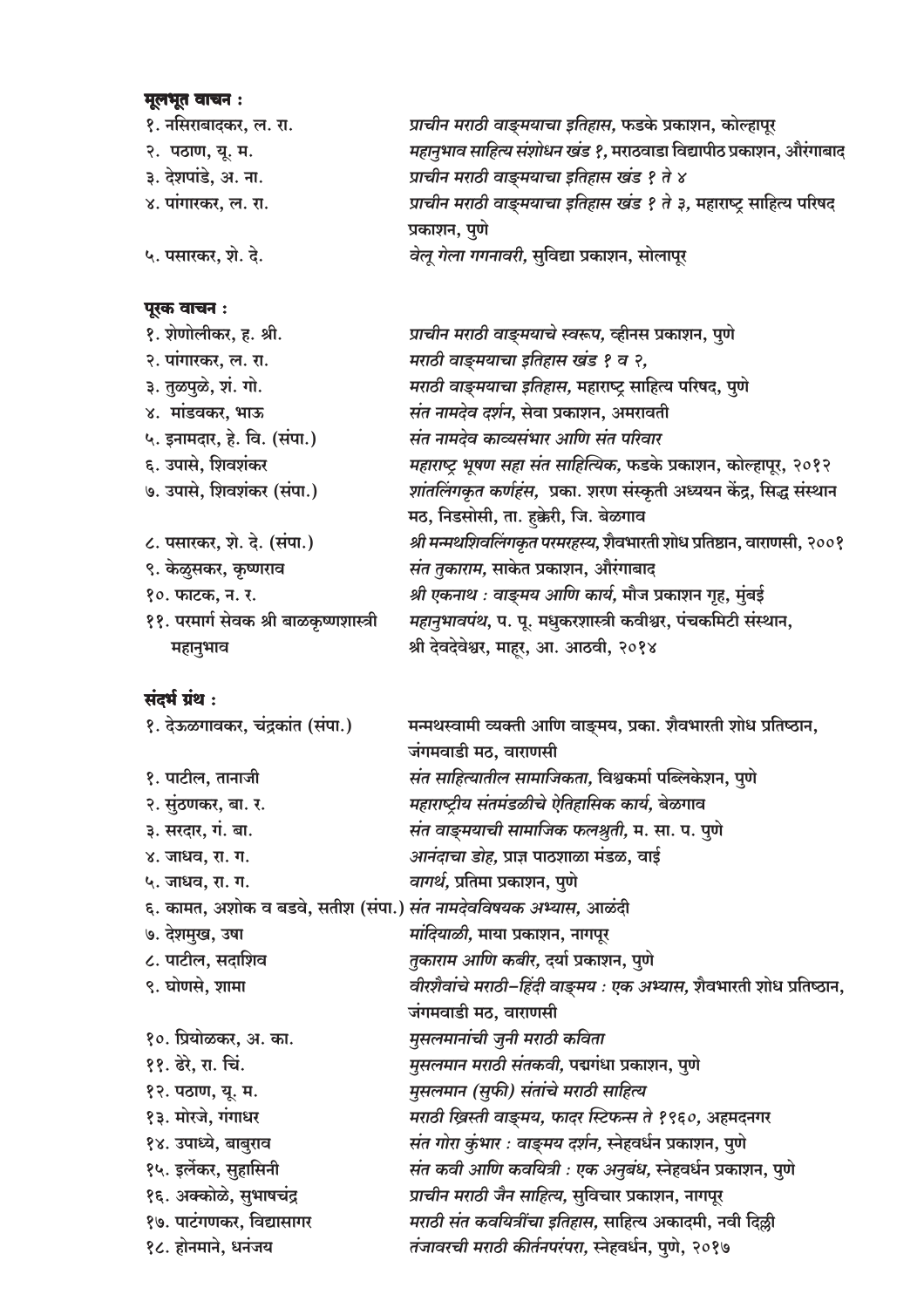मराठी अभ्यास मंडळ

**Board of Studies in Marathi** 

पसंतीवर आधारित श्रेयांक पद्धती

**Choice Based Credit System** 

 $a$ ी.ए. भाग-३: B.A. Part-III

अभ्यासक्रम: Syllabus

June, 2020 onward

सत्र-५: Semister No. V: अभ्यासपत्रिका क्र. X **Discipline Specific Elective (DSE-E4)** विद्याशाखीय विशेष निवड (DSE-E4)

मराठी भाषा व अर्थार्जनाच्या संधी

पाठ्यपुस्तक: मराठी भाषा व अर्थार्जनाच्या संधी (संपादन) शिवाजी विद्यापीठ प्रकाशन, कोल्हापूर

उद्दिष्टे:

१. सर्जनशील लेखनप्रक्रिया समजून घेणे.

२. वैचारिक लेखनाचे स्वरूप अभ्यासणे.

३. शोधनिबंध व प्रकल्पलेखन कौशल्य समजून घेणे.

४. आंतरजालावरील मराठी लेखनपद्धती अभ्यासणे.

| अ. क्र.          | घटक                                 | अध्यापन तासिका        | श्रेयांक      |
|------------------|-------------------------------------|-----------------------|---------------|
| Sr. No.          | <b>Topic</b>                        | <b>Teaching Hours</b> | <b>Credit</b> |
| विभाग १          | सर्जनशील लेखन                       |                       |               |
| <b>Module I</b>  | ■ सर्जनशील लेखन – संकल्पना व स्वरूप | १५                    |               |
|                  | ● कथा – संकल्पना, स्वरूप            |                       |               |
|                  | ● कथेचे घटक                         |                       |               |
|                  | ● प्रात्यक्षिकासह कथालेखन           |                       |               |
| विभाग २          | वैचारिक लेखन                        |                       |               |
| <b>Module II</b> | ● वैचारिक लेखन : संकल्पना व स्वरूप  |                       |               |
|                  | ● वैचारिक लेखनाची पद्धत             | १५                    | 9             |
|                  | ● वैचारिक लेखनाचे प्रकार            |                       |               |
|                  | ● प्रात्यक्षिकासह वैचारिक लेखन      |                       |               |
|                  |                                     |                       |               |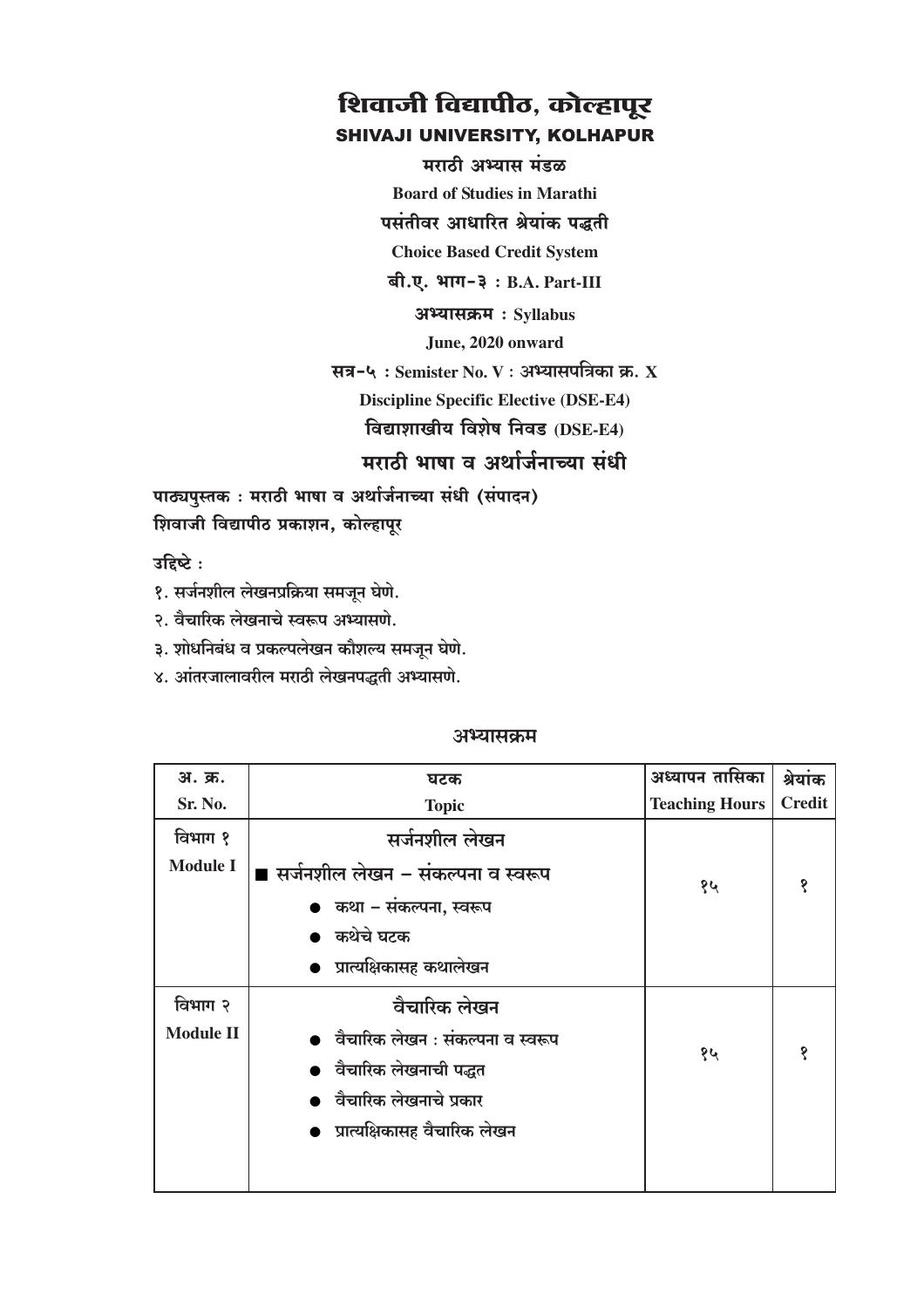| अ. क्र.           | घटक                                           | अध्यापन तासिका        | श्रेयांक      |
|-------------------|-----------------------------------------------|-----------------------|---------------|
| Sr. No.           | <b>Topic</b>                                  | <b>Teaching Hours</b> | <b>Credit</b> |
| विभाग ३           | शोधनिबंध व प्रकल्पलेखन (स्थूल परिचय)          |                       |               |
| <b>Module III</b> | संशोधन : संकल्पना, स्वरूप, महत्त्व            |                       |               |
|                   | संशोधनपर लेखनप्रकार परिचय                     | १५                    | १             |
|                   | १. शोधनिबंध – स्वरूप व पद्धती                 |                       |               |
|                   | २. संशोधन प्रकल्प – स्वरूप व पद्धती           |                       |               |
|                   | ३. प्रबंधिका                                  |                       |               |
|                   | ४. प्रबंध                                     |                       |               |
|                   | संशोधनपर लेखनाची पथ्ये व भाषा                 |                       |               |
| विभाग ४           | आंतरजालावरील (Internet) मराठी                 |                       |               |
| <b>Module IV</b>  | आंतरजालावरील मराठीविषयक लेखनाचे स्वरूप        |                       |               |
|                   | नोंदी लेखन, विश्वकोश, विकिपीडिया इ.           | १५                    | १             |
|                   | आंतरजालावरील मराठी संकेतस्थळांचा परिचय        |                       |               |
|                   | १. राज्य मराठी विकास संस्था                   |                       |               |
|                   | २. महाराष्ट्र राज्य साहित्य आणि संस्कृती मंडळ |                       |               |
|                   | ३. भाषा संचालनालय                             |                       |               |
|                   | ४. मराठी भाषा विभाग, महाराष्ट्र शासन          |                       |               |
|                   | ५. मराठी साहित्य परिषद, पुणे                  |                       |               |
|                   | ६. विश्वकोश मंडळ                              |                       |               |
|                   | ७. इतर संकेतस्थळे – साहित्य अकादमी, नॅशनल     |                       |               |
|                   | बुक ट्रस्ट, भारतीय भाषा संस्थान, म्हैसूर इ.   |                       |               |
|                   | प्रात्यक्षिकासह आंतरजालावर मराठीविषयक लेखन    |                       |               |

# **Pattern of Question Paper**

एकूण गुण - ४०: Total Marks-40

| प्रश्न १ | योग्य पर्याय निवडा                               | ०५ गुण |
|----------|--------------------------------------------------|--------|
| प्रश्न २ | अंतर्गत विकल्पासह दीर्घोत्तरी प्रश्न             | १५ गुण |
| प्रश्न ३ | अंतर्गत विकल्पासह लघूत्तरी प्रश्न (तीन पैकी दोन) | १० गुण |
| प्रश्न ४ | टिपा लिहा (चार पैकी दोन)                         | १० गुण |

**सूचना :** १. प्रश्न क्र. ४ मध्ये ४ पैकी २ प्रश्न उपयोजनावर आधारित असतील.

२. अंतर्गत मूल्यमापनाकरिता सेमिनारसाठी दहा गुण आहेत.

## सेमिनार विषय :

१. भाषा, साहित्य, संस्कृती व माध्यमविषयक कोणत्याही एका विषयावर शोधनिबंधाचे सादरीकरण करणे.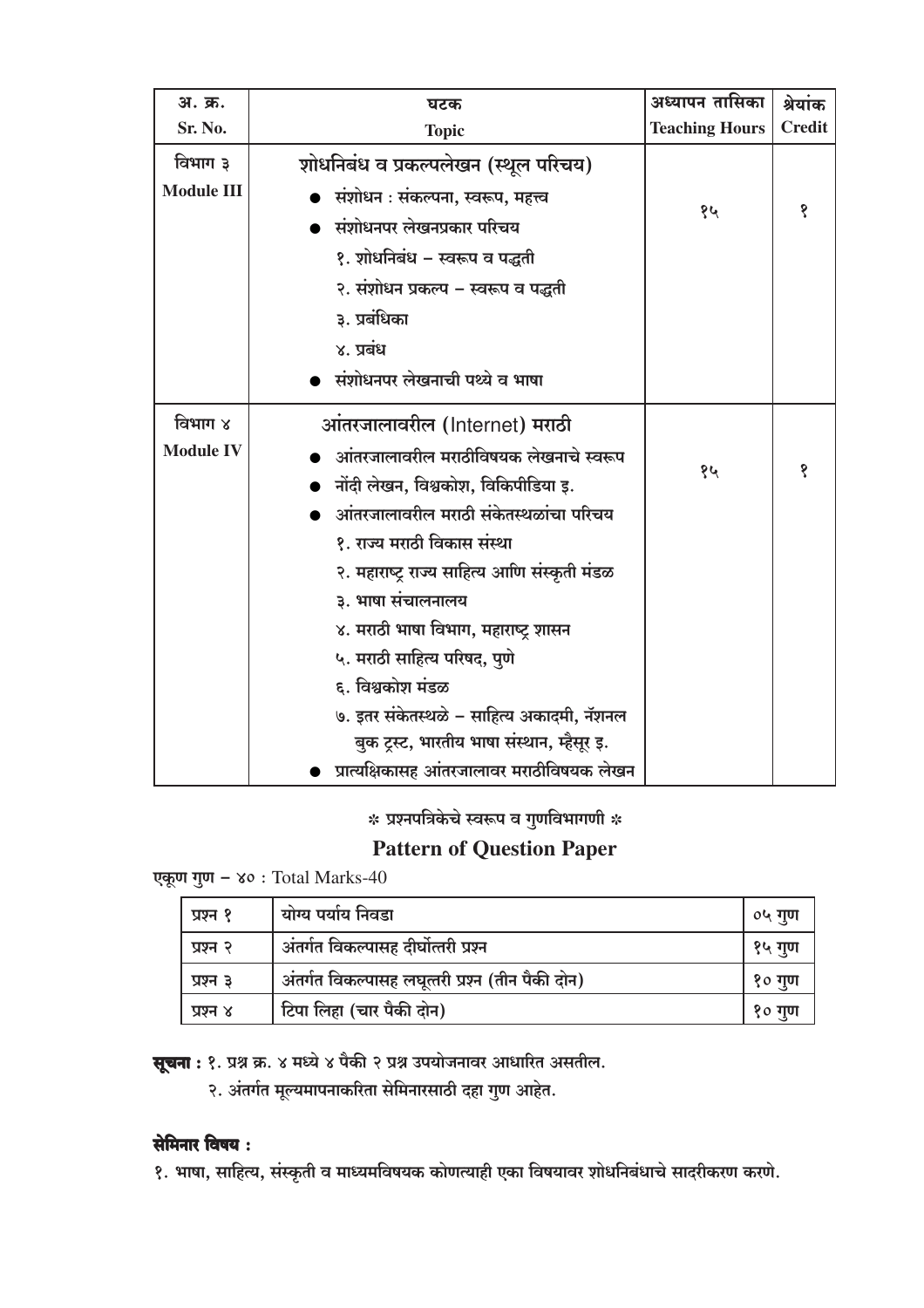#### मूलभूत वाचन:

१. जोशी, सुधा २. सारंग, विलास ३. मालशे, मिलिंद (संपा.) ४. पाटील, आनंद ५. काळे, कल्याण, पुंडे, द. दि. ६. वेलणकर, जयंत ७. कऱ्हाडे. सदा ८. चुनेकर, सु. रा. व पठारे, रंगनाथ (संपा.) ९. वरखेडे, रमेश नारायण व वरखेडे. मंगला रमेश १०.रोकडे, सुहास

#### पूरक वाचन:

१. नसिराबादकर, ल. रा. २. रेगे, मे. पुं. (संपा.) ३. गवस, राजन; शिंदे, अरुण व पाटील, गोमटेश्वर ४. गोविलकर, लीला पाटणकर, जयश्री ५. शेख. यास्मिन

६. शिकारपूरकर, दीपक ७. शेख, यास्मिन

संदर्भ ग्रंथ:

१. तौर, पृथ्वीराज २. जोशी, प्रभाकर व वले, वासुदेव ३. सारंग, विलास ४. पाटील, आनंद ५. लोखंडे, शशिकांत ६. गवळी, अनिल ७. गवळी, अनिल व मोरे, नंदकुमार ८. कांबळे, विनोद ९. वरखेडे, मंगला

कथा संकल्पना आणि समीक्षा, मौज प्रकाशन, मुंबई, २००२ सर्जनशोध आणि लिहिता लेखक, मौज प्रकाशन, मुंबई शोधनिबंधाची लेखनपद्धती (सुधारित आवृत्ती) लोकवाङ्मय गृह, मुंबई *सृजनात्मक लेखन,* पद्मगंधा प्रकाशन, पुणे, २००९ व्यावहारिक मराठी, निराली प्रकाशन, पुणे, २००७ प्रबंध कसा लिहावा. साहित्य प्रसारक केंद्र. नागपुर संशोधन : सिद्धांत आणि पद्धती, लोकवाङ्मय गृह, मुंबई संशोधन स्वरूप आणि पद्धती. शि. प्र. संस्था. संगमनेर

संशोधनाचे पद्धतिशास्त्र, ॐग्रामण्ये इन्स्टिट्यूट ऑफ एज्युकेशन, एक्सलन्स, पुणे संगणक व माहिती तंत्रज्ञान, नाथे प्रकाशन, पुणे

व्यावहारिक मराठी, फडके प्रकाशन, कोल्हापूर नवभारत (मासिक), व्यावहारिक मराठी विशेषांक, प्राज्ञ पाठशाळा मंडळ, वाई, ऑगस्ट–सप्टेंबर, १९८१ भाषिक सर्जन आणि उपयोजन, दर्या प्रकाशन, पुणे, २०१२

व्यावहारिक मराठी, स्नेहवर्धन पब्लिशिंग हाऊस, पुणे, २००७

मराठी लेखन मार्गदर्शिका, राज्य मराठी विकास संस्था व शुभदा सारस्वत प्रकाशन, पुणे, १९९९/सुधारित तिसरी आवृत्ती, राज्य मराठी विकास संस्था, मुंबई, डिसें.२०१७ दिव्यांगमित्र संगणक, उत्कर्ष प्रकाशन, पुणे मराठी हस्तलेखन कोश, दसरी आवृत्ती, हर्मिस प्रकाशन, पुणे, २०१५

मराठी भाषिक कौशल्ये विकास, अथर्व पब्लिकेशन्स, धुळे, २०१८ उपयोजित मराठी भाग १. प्रशांत पब्लिकेशन्स, जळगाव, २०१७

सर्जनशोध आणि लिहिता लेखक, मौज प्रकाशन, मुंबई सृजनात्मक लेखन, पद्मगंधा प्रकाशन, पुणे नवी जाणीव, लोकवाङ्मय गृह, मुंबई, २०१२ मराठी भाषा : आज आणि उद्या, दर्या प्रकाशन, पुणे, २०१८ भाषासंवाद, सायन पब्लिकेशन, पुणे, २०१३ सर्जननोंदी, वाचनकट्टा प्रकाशन, प्रा. लि., कोल्हापूर, २०१९ प्रकल्प अभ्यास, नाशिक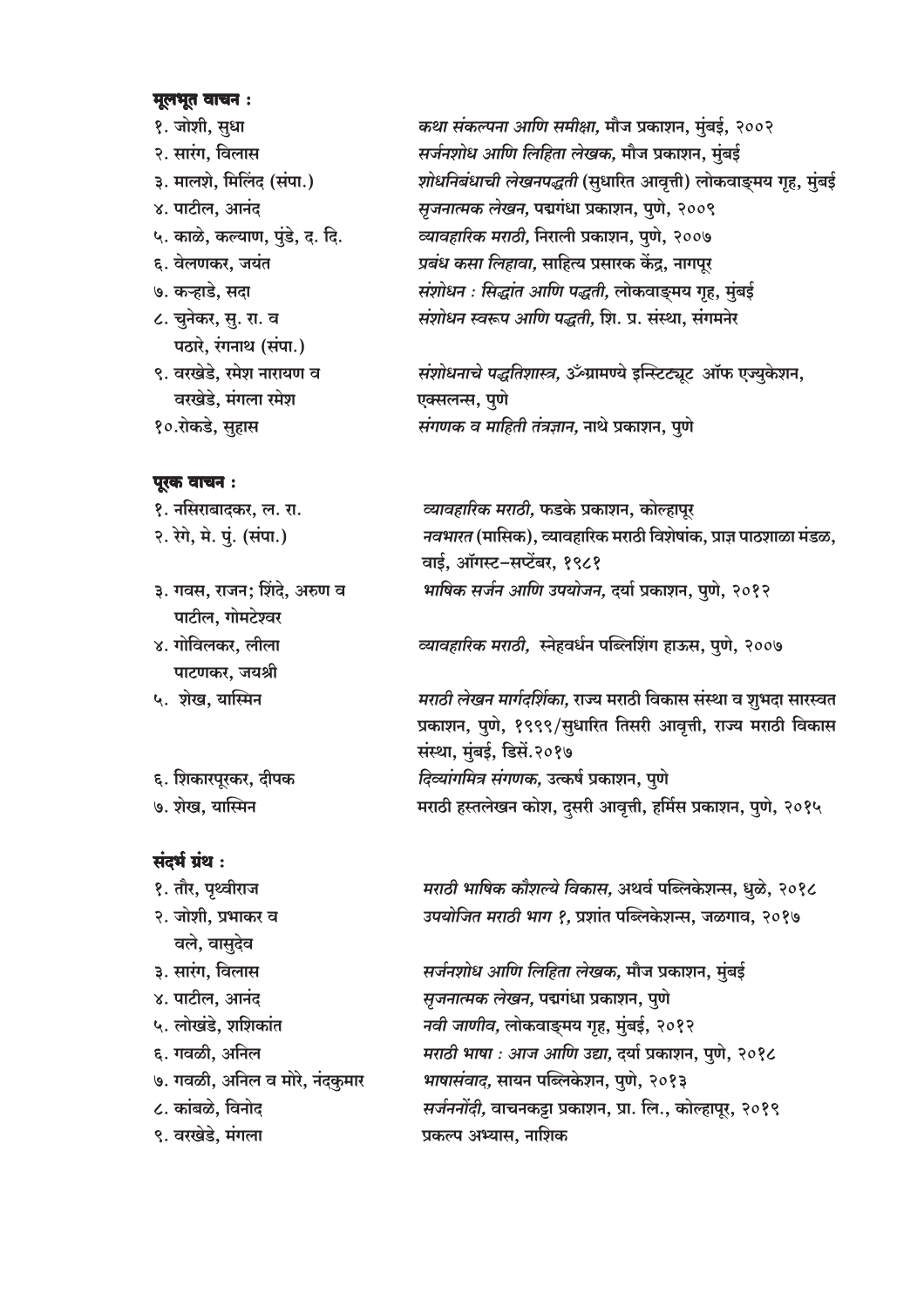मराठी अभ्यास मंडळ

**Board of Studies in Marathi** 

पसंतीवर आधारित श्रेयांक पद्धती

**Choice Based Credit System** 

 $d. \nabla. \nabla \cdot \mathbf{H} = \partial \cdot B.A.$  Part-III

अभ्यासक्रम: Syllabus

June, 2020 onward

सत्र-५: Semister No. V: अभ्यासपत्रिका क्र. XI **Discipline Specific Elective (DSE-E5)** विद्याशाखीय विशेष निवड (DSE-E5)

वाङ्मय प्रवाहाचे अध्ययन : मध्ययुगीन

पाठ्यपुस्तकः दृष्टांतपाठ-निवडक दृष्टांत (संपादन) शिवाजी विद्यापीठ प्रकाशन, कोल्हापूर

उहिष्टे:

१. मध्ययुगीन महाराष्ट्र व महानुभाव पंथ यांचा परिचय करून घेणे.

२. महानुभाव वाङ्मयाच्या प्रेरणा व स्वरूप समजून घेणे.

३. महानुभावीय ग्रंथकार केसोबास यांचा परिचय करून घेणे.

४. दृष्टांतपाठातील आशयस्वरूप व अभिव्यक्ती विशेष अभ्यासणे.

५. दृष्टांतपाठातील भाषिक वैभवाचा परिचय करून घेणे.

#### अभ्यासकम

| अ. क्र.           | घटक                                                              | अध्यापन तासिका        | श्रेयांक      |
|-------------------|------------------------------------------------------------------|-----------------------|---------------|
| Sr. No.           | <b>Topic</b>                                                     | <b>Teaching Hours</b> | <b>Credit</b> |
| विभाग १           | ● मध्ययुगीन महाराष्ट्र आणि महानुभावीय गद्याच्या प्रेरणा व स्वरूप | १५                    | १             |
| <b>Module I</b>   | ● महानुभाव गद्य ग्रंथकार केसोबास यांचा परिचय                     |                       |               |
|                   | ● दृष्टांतपाठाचे स्वरूप                                          |                       |               |
| विभाग २           | ■ दृष्टांतपाठातील आशयसूत्रे                                      | १५                    | १             |
| <b>Module II</b>  | • सामाजिकता • सांस्कृतिकता • प्रादेशिकता                         |                       |               |
|                   | ● पंथीय निष्ठा ● तत्त्वज्ञान व मूल्यविचार                        |                       |               |
| विभाग ३           | ■ दृष्टांतपाठातील अभिव्यक्ती विशेष                               | १५                    | १             |
| <b>Module III</b> | • निवेदन/कथनशैली • व्यक्तिचित्रणे • घटना, प्रसंगवर्णने           |                       |               |
|                   | ● प्रतिमा व प्रतीके ● रचनाविशेष                                  |                       |               |
| विभाग ४           | ■ दृष्टांतपाठातील भाषावैभव                                       | १५                    | १             |
| <b>Module IV</b>  | ● शब्दसौष्ठव ● अल्पाक्षरत्व ● सुलभ रचनाविशेष                     |                       |               |
|                   | ● म्हणी,वाक्प्रचार,उखाणे ● अलंकार वैभव ● व्याकरणिक विशेष         |                       |               |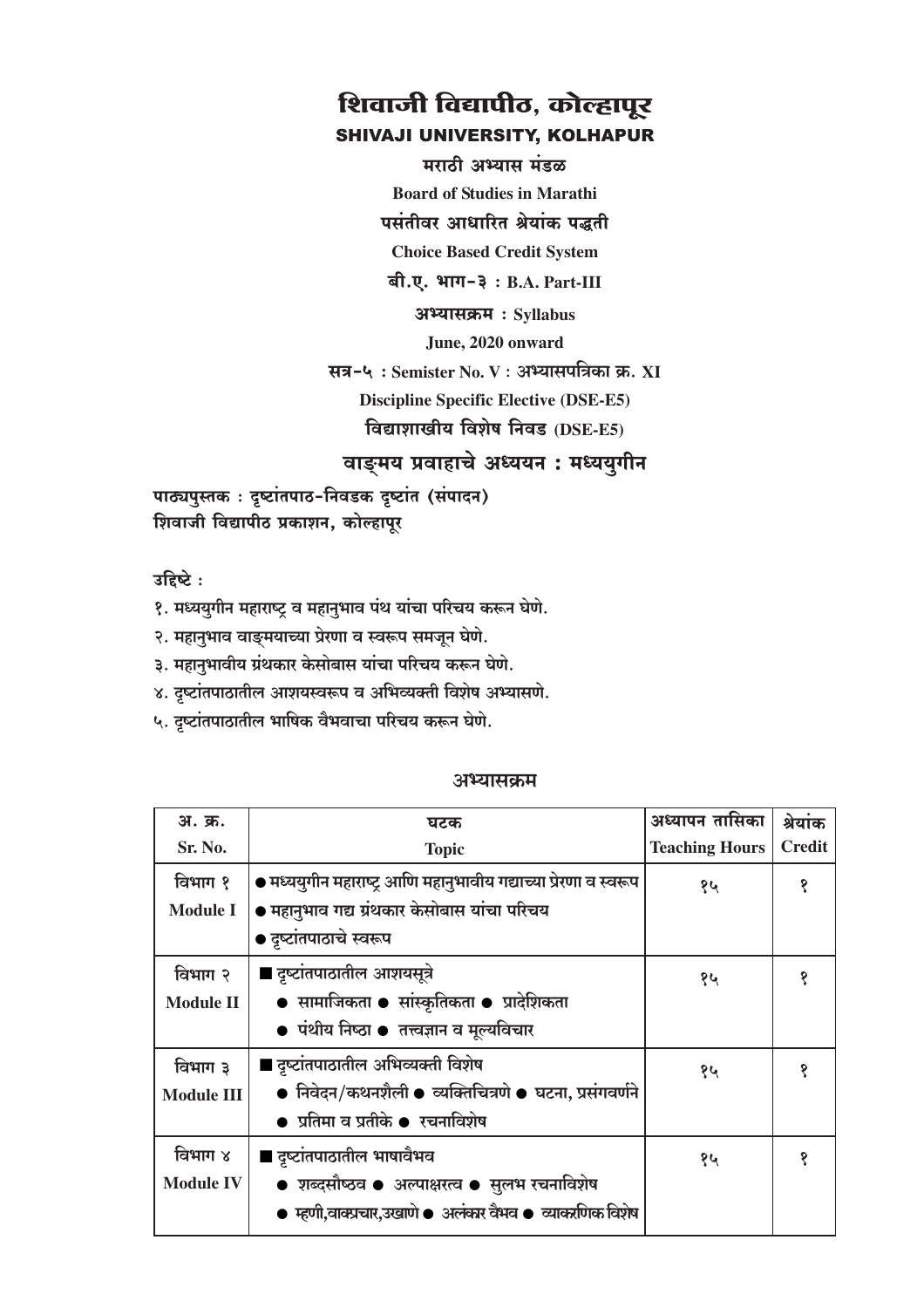#### **Pattern of Question Paper**

एकूण गुण - ४० : Total Marks-40

| प्रश्न १ | योग्य पर्याय निवडा                               | ०५ गुण |
|----------|--------------------------------------------------|--------|
| प्रश्न २ | अंतर्गत विकल्पासह दीर्घोत्तरी प्रश्न             | १५ गुण |
| प्रश्न ३ | अंतर्गत विकल्पासह लघूत्तरी प्रश्न (तीन पैकी दोन) | १० गुण |
| प्रश्न ४ | टिपा लिहा (चार पैकी दोन)                         | १० गूण |

# **सूचना** : १. विभाग एकवर वस्तुनिष्ठ प्रश्न असणार नाहीत.

२. अंतर्गत मूल्यमापनाकरिता सेमिनारसाठी दहा गुण आहेत.

#### सेमिनार विषय:

मध्ययुगीन मराठी वाङ्मयातील कोणत्याही एका साहित्यकृतिआधारे सामाजिक, सांस्कृतिक, मूल्यविचार, भाषाविशेष इत्यार्दीपैकी कोणत्याही एका विषयानुषंगाने सादरीकरण करणे.

#### मूलभूत वाचन :

| १. तुळपुळे, शं. गो. (संपा.) | दृष्टांतपाठ, केशिराज संकलित, व्हीनस प्रकाशन, पुणे     |
|-----------------------------|-------------------------------------------------------|
| २. कोलते, वि. भि.           | महानुभाव तत्त्वज्ञान, अरुण प्रकाशन, मलकापूर           |
| ३. कोलते, वि. भि.           | महानुभाव आचारधर्म, अरुण प्रकाशन, मलकापूर              |
| ४. राजनकर, सुहास            | दृष्टांतपाठ : अन्वय आणि चिकित्सा, ऋचा प्रकाशन, नागपूर |
| ५. कुंदप, कोमल कन्हैया      | चक्रधर निरुपन दृष्टांतपाठ विवेचन, सातारा              |
|                             |                                                       |

#### पूरक वाचन:

| १. पठाण, यू. म.          | महानुभाव साहित्य संशोधन खंड ?, मराठवाडा विद्यापीठ प्रकाशन, औरंगाबाद |
|--------------------------|---------------------------------------------------------------------|
| २. पंजाबी, माधव (संपा.)  | श्री. च. पाणी व्यासकृत दृष्टांत अन्वय व्याख्यान                     |
| ३. आवलगावकर, रमेश        | महानुभावांची अन्वयस्थळे, चंद्रकांत प्रकाशन, पुणे                    |
| ४. ढेरे, <b>रा.</b> चिं. | प्राचीन मराठीच्या नवधारा, मोघे प्रकाशन, कोल्हापूर                   |

| १. पानसे, मु. ग.    | यादवकालीन महाराष्ट्र, मुंबई मराठी ग्रंथ संग्रहालय, मुंबई            |
|---------------------|---------------------------------------------------------------------|
| २. बोरगांवकर, वसंत  | प्राचीन मराठी चरित्रलेखन, कॉन्टिनेन्टल प्रकाशन, पुणे                |
| ३. तुळपुळे, शं. गो. | यादवकालीन मराठी भाषा, व्हीनस प्रकाशन, पुणे                          |
| ४. देशमुख, उषा      | मराठी साहित्याचे आदिबंध, लोकवाङ्मयगृह, मुंबई                        |
| ५. ढेरे, रा. चिं.   | महाराष्ट्राचा देव्हारा, विश्वकर्मा साहित्यालय, पुणे                 |
| ६. पाठक, अरुणचंद्र  | स्थानपोथी : एक पुरातत्वीय अभ्यास, म.रा.साहित्य संस्कृती मंडळ, मुंबई |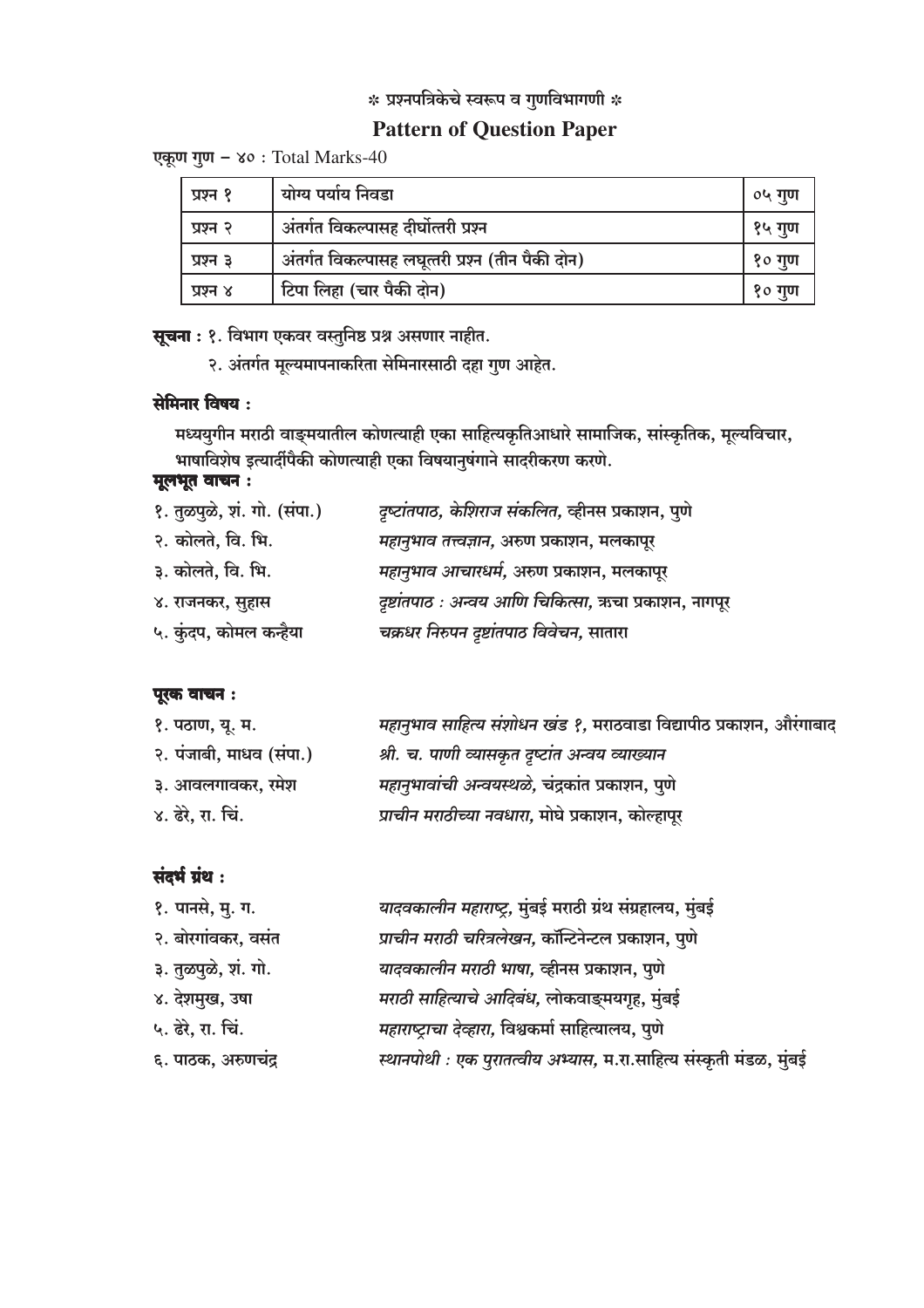मराठी अभ्यास मंडळ

**Board of Studies in Marathi** 

पसंतीवर आधारित श्रेयांक पद्धती

**Choice Based Credit System** 

 $a$ ी.ए. भाग-३: B.A. Part-III

अभ्यासक्रम: Syllabus

June, 2020 onward

सत्र-६: Semister No. 6: अभ्यासपत्रिका क्र. XII

**Discipline Specific Elective (DSE-E126)** 

विद्याशाखीय विशेष निवड (DSE-E126)

#### साहित्यविचार

#### उद्दिष्टे:

- १. शब्दशक्तींचे आकलन करून घेणे.
- २. साहित्यातील रसाचे स्वरूप व रसप्रक्रिया समजून घेणे.
- ३. निर्मितीच्या आनंदाची मीमांसा करणे.
- ४. व्यवहार भाषा, शास्त्रभाषा आणि साहित्यभाषा यांतील भेद समजून घेणे.
- ५. साहित्यभाषेचे आकलन करून घेणे.
- ६. भाषेतील छंद व वृत्ते यांचा अभ्यास करणे.

| अ. क्र.         | घटक                                                             | अध्यापन तासिका        | श्रेयांक      |
|-----------------|-----------------------------------------------------------------|-----------------------|---------------|
| Sr. No.         | <b>Topic</b>                                                    | <b>Teaching Hours</b> | <b>Credit</b> |
| विभाग १         | शब्दशक्ती                                                       |                       |               |
| <b>Module I</b> | ■ शब्दशक्ती म्हणजे काय ?                                        |                       |               |
|                 | १) <b>अभिधा</b> -व्याखा, स्वरूप व प्रकार (योग, रूढी, योगरूढी)   |                       |               |
|                 | २) <b>लक्षणा</b> –  व्याख्या, स्वरूप                            |                       |               |
|                 | ● लक्षणेस आवश्यक गोष्टी                                         |                       |               |
|                 | अ) मुख्यार्थबाध ब) मुख्यार्थ-लक्ष्यार्थ संबंध क) रूढी व प्रयोजन | १५                    | १             |
|                 | ● लक्षणेचे महत्त्व                                              |                       |               |
|                 | ३) <b>व्यंजना</b> – व्याख्या, स्वरूप                            |                       |               |
|                 | ● व्यंजनेचे मुख्य दोन प्रकार                                    |                       |               |
|                 | अ) शाब्दी व्यंजना ब) आर्थी व्यंजना                              |                       |               |
|                 | ● व्यंजनेचे साहित्यातील महत्त्व                                 |                       |               |
|                 |                                                                 |                       |               |
|                 |                                                                 |                       |               |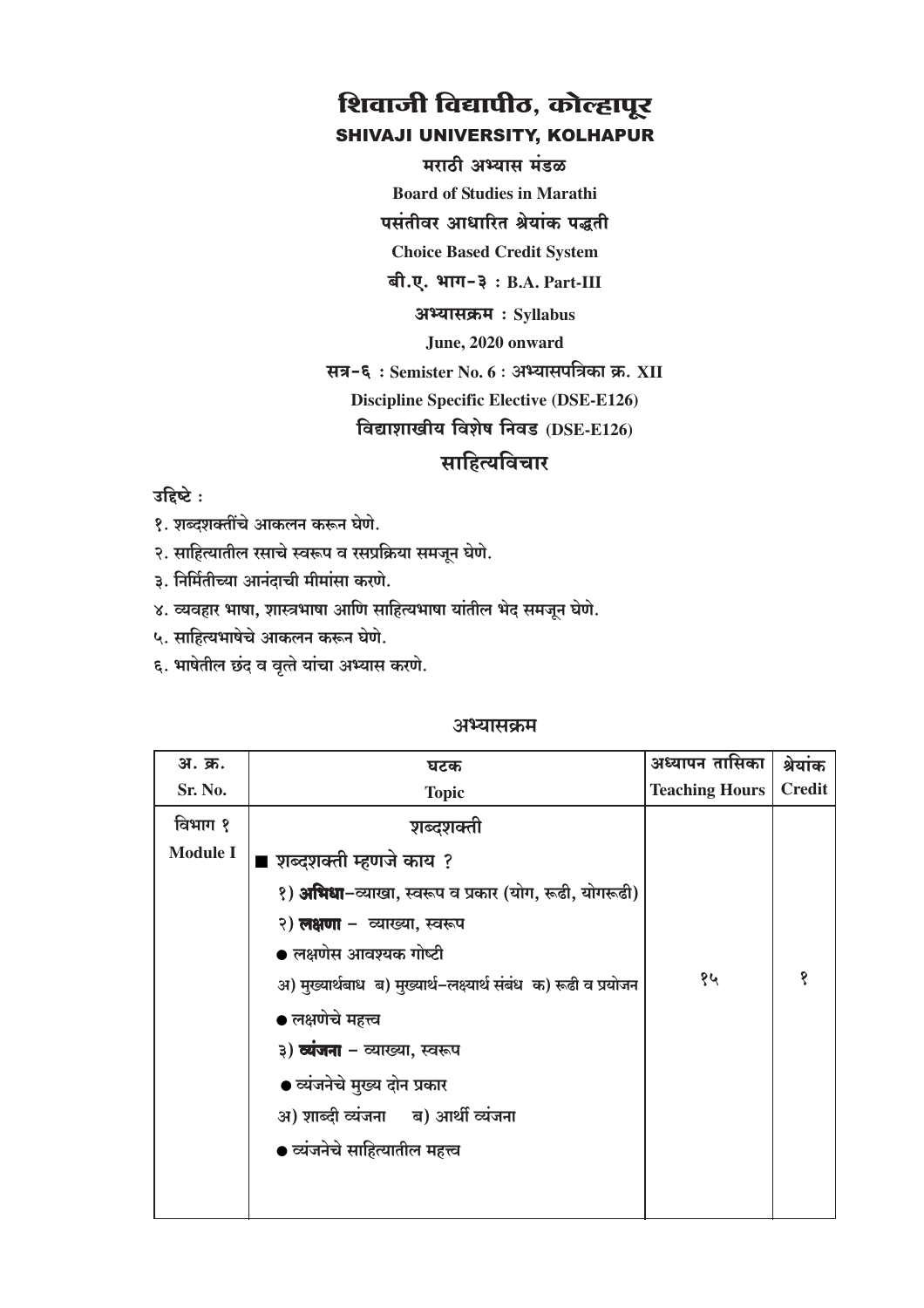| विभाग २                   | अ) रसविचार                                            |    |   |
|---------------------------|-------------------------------------------------------|----|---|
| <b>Module 2</b>           | ● रस म्हणजे काय ?                                     |    |   |
|                           | ● स्थायिभाव व रस                                      |    |   |
|                           | ● भरताचे रससूत्र                                      | १५ | १ |
|                           |                                                       |    |   |
|                           | ब) काव्यानंदमीमांसा                                   |    |   |
|                           | ● काव्यानंदमीमांसा म्हणजे काय ?                       |    |   |
|                           | ● कवीचा आनंद                                          |    |   |
|                           | १) क्रीडानंद २) निर्मितीचा आनंद ३) आत्माविष्कारानंद   |    |   |
|                           | रसिकाचा आनंद                                          |    |   |
|                           | १) ज्ञानानंद २) जिज्ञासापूर्ती ३) पुनःप्रत्ययाचा आनंद |    |   |
|                           | करुणरसानंद                                            |    |   |
|                           | १) केवलानंदवाद २) विरेचन (कॅथार्सिस)                  |    |   |
| घटक ३                     | साहित्याची भाषा                                       |    |   |
| <b>Module 3</b>           | १) व्यवहारभाषा, शास्त्रभाषा व साहित्यभाषा : साम्यभेद  |    |   |
|                           |                                                       |    |   |
|                           | २) साहित्याचे माध्यम भाषा                             |    |   |
|                           | ३) साहित्य भाषेचे सौंदर्य                             | १५ | १ |
|                           | ४) साहित्य भाषेची विविधता                             |    |   |
|                           |                                                       |    |   |
|                           |                                                       |    |   |
| घटक ४<br><b>Module IV</b> | छंद व वृत्ते                                          |    |   |
|                           | अ) छंद - १) ओवी २) अभंग ३) मुक्तच्छंद                 |    |   |
|                           | ब) वृत्ते - १) भुजंगप्रयात २) वसंततिलका ३) दिंडी      |    |   |
|                           | (व्याख्या, स्वरूप व उदाहरणे अपेक्षित)                 | १५ | १ |
|                           |                                                       |    |   |

# $\ast$  प्रश्नपत्रिकेचे स्वरूप व गुणविभागणी  $\ast$ **Pattern of Question Paper**

एकूण गुण - ४० : Total Marks-40

| प्रश्न १ | योग्य पर्याय निवडा                               | ०५ गुण |
|----------|--------------------------------------------------|--------|
| प्रश्न २ | अंतर्गत विकल्पासह दीर्घोत्तरी प्रश्न             | १५ गुण |
| प्रश्न ३ | अंतर्गत विकल्पासह लघूत्तरी प्रश्न (तीन पैकी दोन) | १० गुण |
| प्रश्न ४ | छंद व वृत्ते (चार पैकी दोन)                      | १० गुण |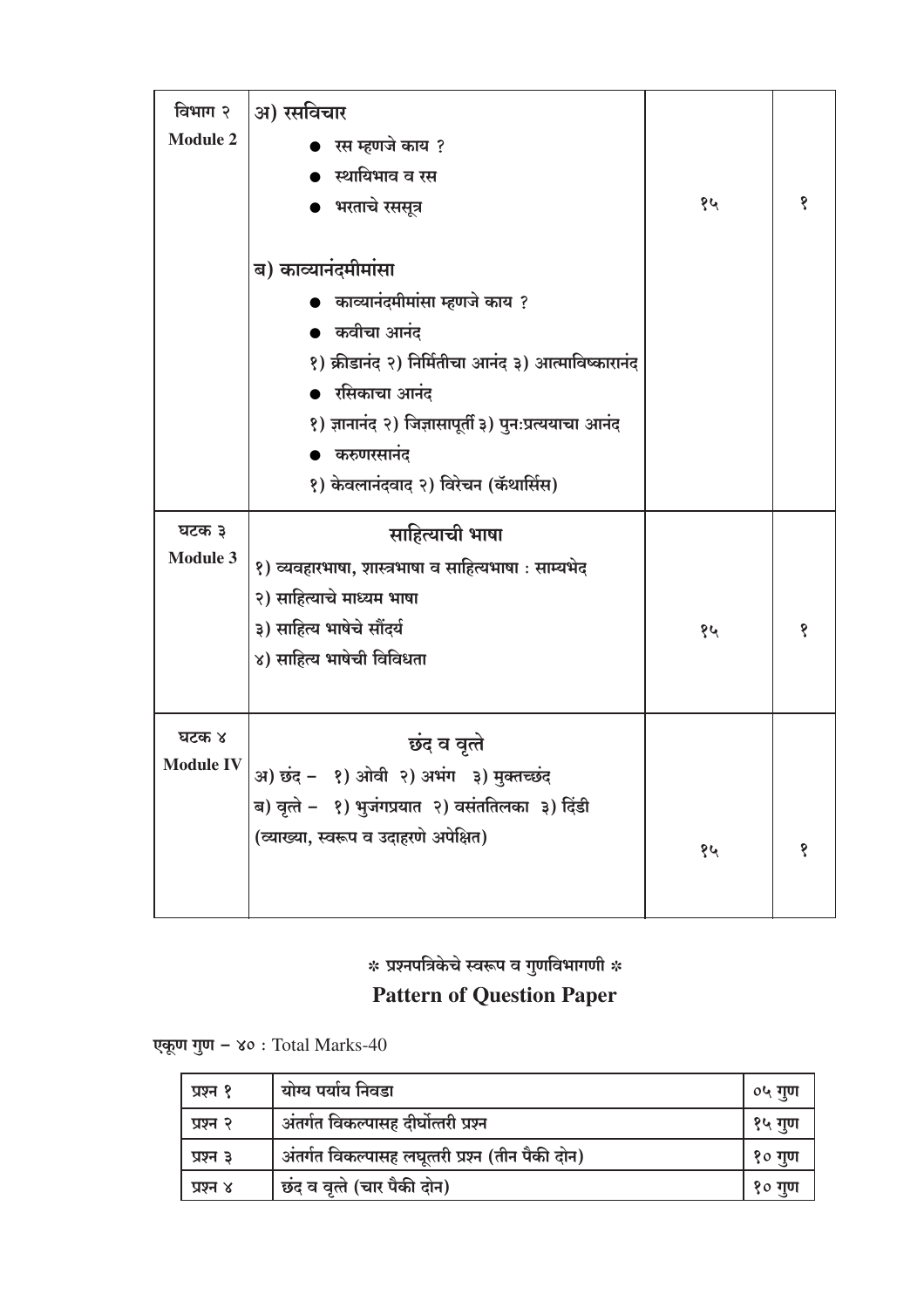#### सूचना :

- १. विभाग चार वर वस्तुनिष्ठ प्रश्न असणार नाहीत.
- २. गटप्रकल्पासाठी अंतर्गत मूल्यमापनाकरिता प्रती विद्यार्थ्यास दहा गुण आहेत.

गटप्रकल्प विषय : साहित्यनिर्मितिप्रक्रिया संदर्भात कोणत्याही एका साहित्यिकाची मुलाखत घेणे.

#### मूलभूत वाचन :

| $\mathbf{r}$ , $\mathbf{r}$ , $\mathbf{r}$ , $\mathbf{r}$ , $\mathbf{r}$ |                                                                        |
|--------------------------------------------------------------------------|------------------------------------------------------------------------|
| १. जोग, रा. श्री.                                                        | अभिनव काव्यप्रकाश, व्हीनस प्रकाशन, पुणे, आवृत्ती ७ वी, जानेवारी, १९७५  |
| २. गाडगीळ, स. रा.                                                        | काव्यशास्त्रप्रदीप, व्हीनस प्रकाशन, पुणे, आवृत्ती ४ थी, जानेवारी, १९९३ |
| ३. वाटवे, के. ना.                                                        | रसविमर्श, नवीन किताबखाना, पुणे, १९४२                                   |
| ४. वाळंबे, मो. रा.                                                       | सुगम मराठी व्याकरण लेखन, नितीन प्रकाशन, पुणे                           |
| ५. नेमाडे, भालचंद्र                                                      | साहित्याची भाषा, साकेत प्रकाशन, औरंगाबाद, आ. दु. १९९८                  |

#### पूरक वाचन :

| १. जोशी, पं. महादेवशास्त्री | सुलभ काव्याशास्त्र, एस. जगन्नाथ आणि कं., पुणे                                                |
|-----------------------------|----------------------------------------------------------------------------------------------|
| २. उपासे, शिवशंकर           | काव्यशास्त्र परिचय, फडके प्रकाशन, कोल्हापूर, २०१३                                            |
| ३. जाधव, उदय                | काव्यशास्त्र : आकलन आणि आस्वाद, लोकपाल पब्लिकेशन, औरंगाबाद,<br>प्रथमावृत्ती, ५ सप्टेंबर २०१३ |
| ४. शिरवाडकर, के. रं.        | साहित्यवेध, मेहता पब्लिशिंग हाऊस, पुणे, प्रथमावृत्ती, जानेवारी, १९९८                         |

| १. कुरुंदकर, नरहर        | रससूत्र, इंद्रायणी साहित्य, पुणे.                                    |
|--------------------------|----------------------------------------------------------------------|
| २. सोनार, ब. लु.         | भारतीय साहित्य विचार, प्रज्ञा, अमळनेर, १९८८                          |
| ३. मोरे, मोरेश्वर सखाराम | मराठी व्याकरण, चित्रशाळा, पुणे, १९७०                                 |
| ४. वासमकर, वि. दा.       | मराठीतील कलावादी समीक्षा, अक्षरदीप प्रकाशन, कोल्हापूर, आ. प. २०१८    |
| ५. तुकदेव, रोहिणी        | ओवी छंद: रूप आणि आविष्कार, प्रतिमा प्रकाशन, पुणे                     |
| ६. हिरेमठ, राजशेखर       | मराठी व्याकरण परिचय, मेहता पब्लिशिंग हाऊस, पुणे, १९८८                |
| ७. जाधव, मा. मा.         | अक्षरगाथा (मराठी साहित्यविचार विशेषांक), मासिक, नांदडे, एप्रिल, २०१४ |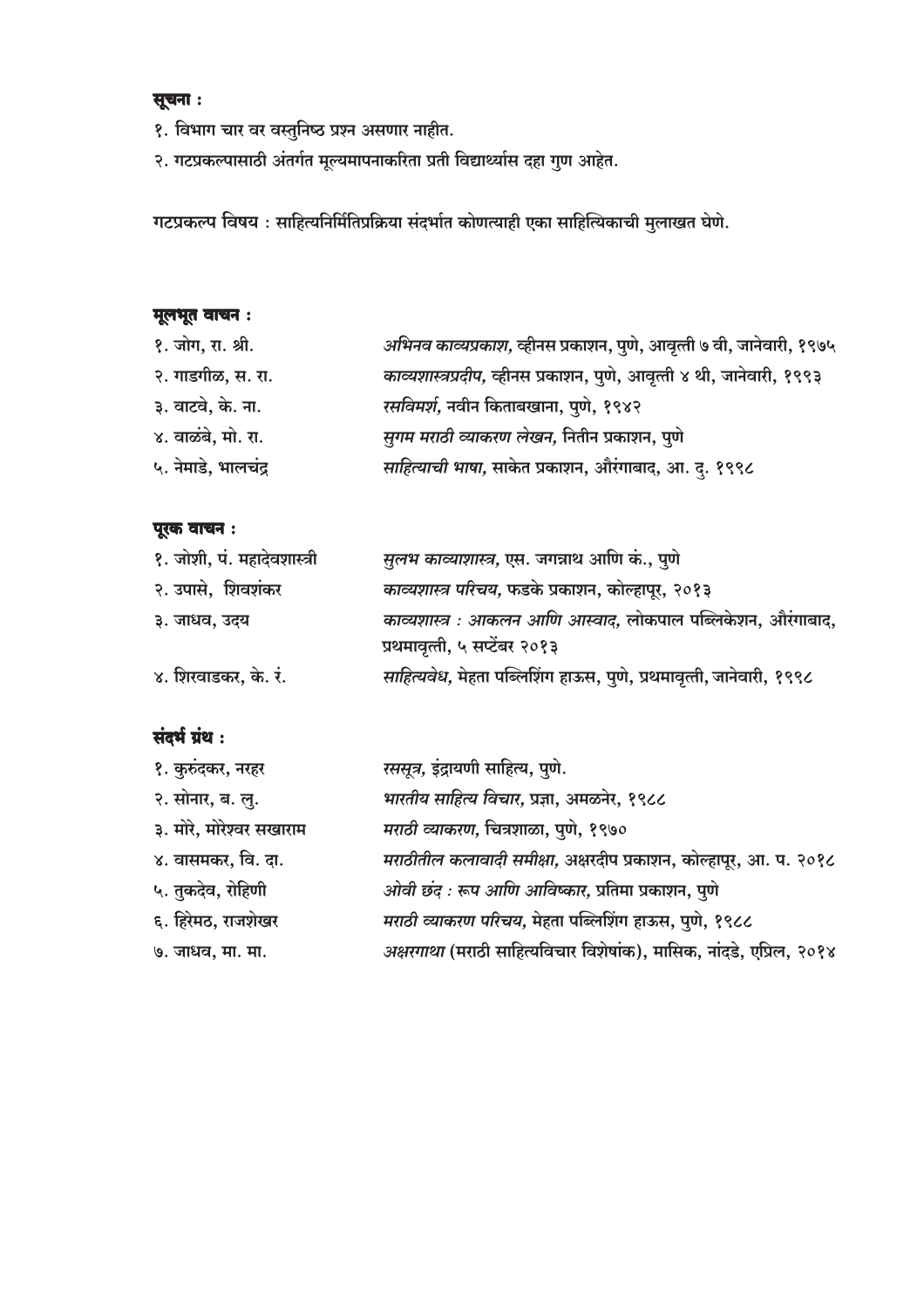मराठी अभ्यास मंडळ **Board of Studies in Marathi** पसंतीवर आधारित श्रेयांक पद्धती

**Choice Based Credit System** 

 $a$ ी.ए. भाग-३: B.A. Part-III

अभ्यासक्रम: Syllabus

June, 2020 onward

सत्र-६: Semister No. 6: अभ्यासपत्रिका क्र. XIII

**Discipline Specific Elective (DSE-E127)** 

विद्याशाखीय विशेष निवड (DSE-E127)

मराठी भाषा व भाषाविज्ञान

उद्दिष्टे:

- १. मराठी भाषेची वर्णव्यवस्था समजून घेणे.
- २. ध्वनी व अर्थपरिवर्तनाची कारणे व प्रकार यांची माहिती करून घेणे.
- ३. प्रमाणभाषेचे स्वरूप व विशेष अभ्यासणे.
- ४. बोलींचे स्वरूप व विशेष समजून घेणे.
- ५. मराठी भाषेबद्दलची विद्यार्थ्यांची आवड विकसित करणे.

| अ. क्र.                    | घटक                                                                                                                                                                                                                                                                                                                                                                                                                                                                                                                                                                                   | अध्यापन तासिका        | श्रेयांक      |
|----------------------------|---------------------------------------------------------------------------------------------------------------------------------------------------------------------------------------------------------------------------------------------------------------------------------------------------------------------------------------------------------------------------------------------------------------------------------------------------------------------------------------------------------------------------------------------------------------------------------------|-----------------------|---------------|
| Sr. No.                    | <b>Topic</b>                                                                                                                                                                                                                                                                                                                                                                                                                                                                                                                                                                          | <b>Teaching Hours</b> | <b>Credit</b> |
| विभाग १<br><b>Module I</b> | मराठीची वर्णमाला<br>● ध्वनी व वर्ण, मराठीची वर्णमाला, पारंपरिक स्वर व त्यांचे<br>वर्गीकरण<br>●   स्वरांचे  ध्वनिशास्त्रदृष्ट्या  व  उच्चारण  स्थानानुसार<br>विश्लेषण<br>स्वरांचे प्रकार<br>हस्व, दीर्घ, सिद्ध, साधित, सजातीय, विजातीय<br>मराठीची स्वर संख्या (पारंपरिक व नवीन)<br>मराठीतील व्यंजन विचार<br>व्यंजनांचे प्रकार<br>१. स्पर्श व्यंजने १. कठोर व मृद् व्यंजने ३. अल्पप्राण व<br>महाप्राण ४. अनुनासिके ५. तालव्य व्यंजने ६. अंतःस्थ<br>व्यंजने ७. उष्म व्यंजने ८. संयुक्त व्यंजने ९. मृर्धन्य<br>मराठीची व्यंजन संख्या (पारंपरिक व नवीन)<br>मराठीची वर्ण संख्या निश्चितीकरण | १५                    | १             |
|                            |                                                                                                                                                                                                                                                                                                                                                                                                                                                                                                                                                                                       |                       |               |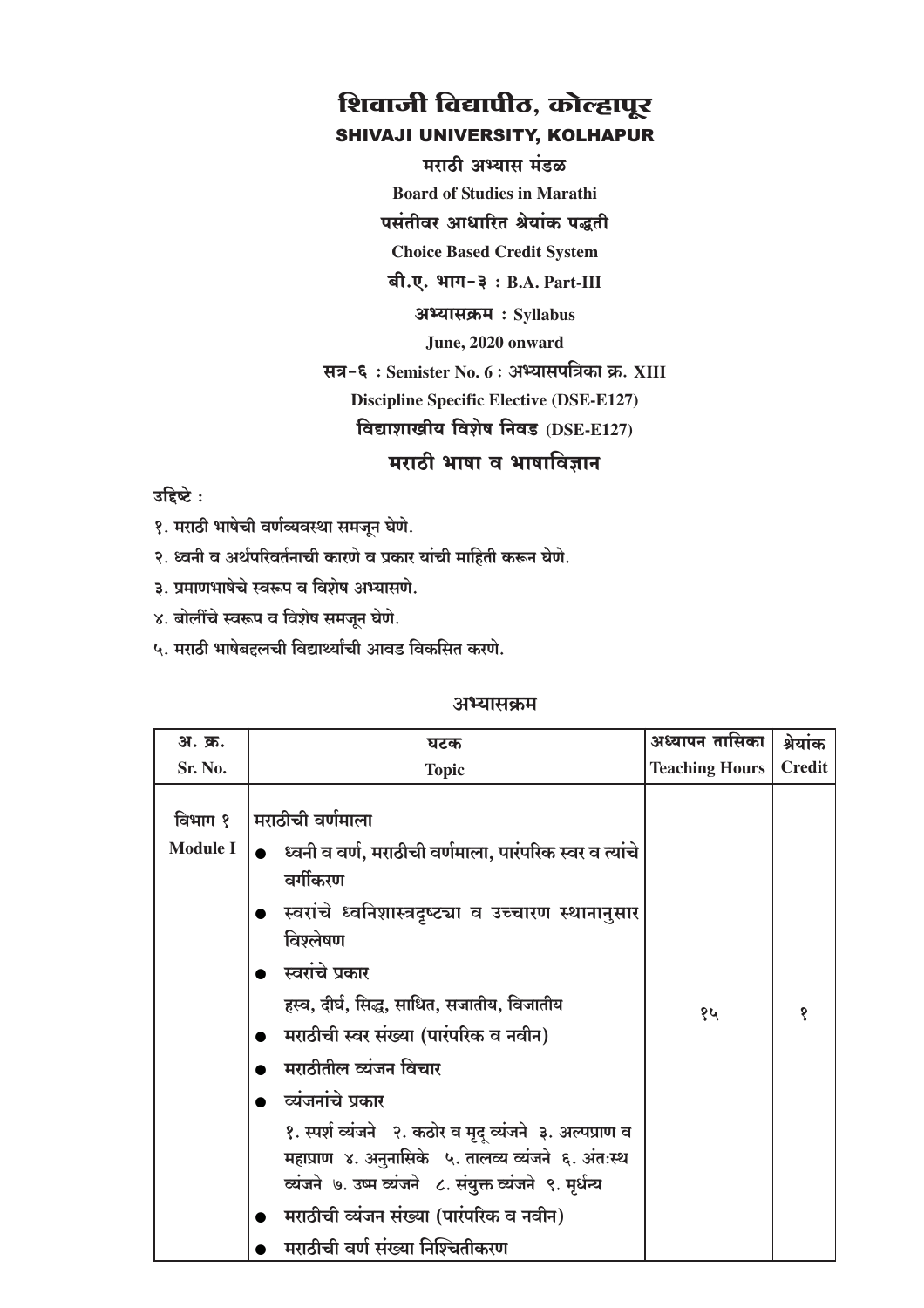| विभाग २<br><b>Module II</b>  | मराठीचे ध्वनिपरिवर्तन<br>भाषेची उच्चारप्रक्रिया<br>ध्वनिपरिवर्तन म्हणजे काय?<br>व्याख्या आणि विशेष<br>निरपवाद, नियमित, अज्ञेय, सार्वत्रिक ध्वनिपरिवर्तन<br>कारणे<br>जित – जेते संबंध, भिन्न भाषिक संबंध, आळस, अनुकरणाची<br>अपूर्णता, वार्गेद्रियातील दोष, श्रवणेंद्रियातील दोष,<br>उच्चारशीघ्रता, अज्ञान, आघात, उच्चारसौकर्य, आहार,<br>भौगोलिकता, वर्गसिद्धान्त, लोकभ्रम, सादृश्यता<br>प्रकार<br>अंत्यस्वनलोप, एकस्वनीकरण, आद्यस्वनागम, मध्यस्वनागम,<br>अंत्यस्वनागम, सान्निध परिणाम, समानस्वनलोप,<br>विसदृशीकरण, घोषीकरण, अघोषीकरण, मात्राभेद, सदृशता,<br>अतिशुद्धी, दुष्प्रयोग, स्वनविपर्यय<br>ध्वनिपरिवर्तनाचा मराठी भाषेवरील परिणाम | १५ | १ |
|------------------------------|-----------------------------------------------------------------------------------------------------------------------------------------------------------------------------------------------------------------------------------------------------------------------------------------------------------------------------------------------------------------------------------------------------------------------------------------------------------------------------------------------------------------------------------------------------------------------------------------------------------------------------------------|----|---|
| विभाग ३<br><b>Module III</b> | मराठीचे अर्थपरिवर्तन<br>अर्थपरिवर्तन म्हणजे काय ?<br>व्याख्या आणि स्वरूप<br>अर्थ म्हणजे निर्देश, प्रतिमा, संकल्पना व विचार<br>अर्थपरिवर्तनाची कारणे<br>साम्यतत्त्व, रूपक – लक्षणाजन्य शब्द, बदलते समाजजीवन,<br>अशुभतापरिहार, ग्राम्यतापरिहार, अतिशयोक्ती, शब्दसिद्धी,<br>अतिपरिचयातून सभ्यता, अत्यादरदर्शन, सांस्कृतिक आदान<br>अर्थपरिवर्तनाचे प्रकार –<br>अर्थविस्तार, अर्थसंकोच, अर्थप्रशस्ती, अर्थच्युती, अर्थापकर्ष,<br>अर्थान्तर, अर्थभ्रंश, अर्थादेश, अर्थभेद, अर्थसार<br>अर्थपरिवर्तनाचा मराठी भाषेवरील परिणाम                                                                                                                   | १५ | १ |
| विभाग ४<br><b>Module IV</b>  | प्रमाण मराठी भाषा आणि तिच्या बोली<br>प्रमाण मराठी : संकल्पना, स्वरूप, विशेष<br>बोली : संकल्पना, स्वरूप, विशेष<br>मराठीच्या बोली : अहिराणी, वऱ्हाडी, चंदगडी, मालवणी<br>या निवडक बोलींचे स्वरूप व विशेष                                                                                                                                                                                                                                                                                                                                                                                                                                   | १५ | १ |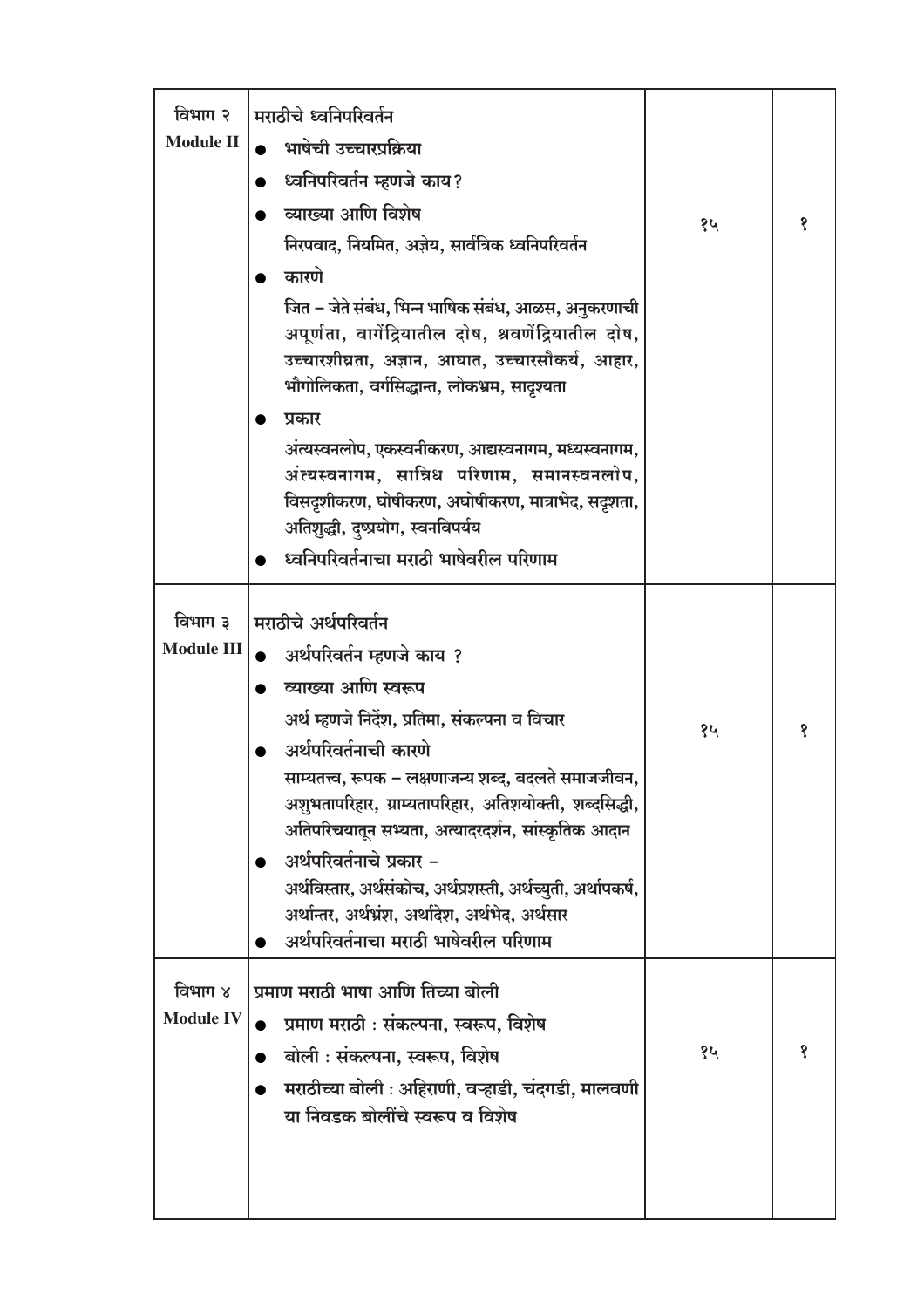एकूण गुण – ४०: Total Marks-40

| प्रश्न १ | योग्य पर्याय निवडा                               | ०५ गुण |
|----------|--------------------------------------------------|--------|
| प्रश्न २ | अंतर्गत विकल्पासह दीर्घोत्तरी प्रश्न             | १५ गुण |
| प्रश्न ३ | अंतर्गत विकल्पासह लघूत्तरी प्रश्न (तीन पैकी दोन) | १० गूण |
| प्रश्न ४ | टिपा लिहा (चार पैकी दोन)                         | १० गण  |

सूचना : १. विभाग एकवर वस्तुनिष्ठ प्रश्न असणार नाही.

२. अंतर्गत मूल्यमापनाकरिता सेमिनारसाठी दहा गुण आहेत.

#### गटप्रकल्प विषय:

- १. आपल्या परिसरातील कौटुंबिक, सांस्कृतिक, कृषिविषयक, औद्योगिक क्षेत्रात जी बोलीभाषा बोलली जाते त्या बोलीभाषेतील शब्द, वाक्य, वाक्प्रचार, म्हणी, उखाणे यांचे संकलन आणि विश्लेषणासह गटप्रकल्प अपेक्षित.
- २. आपल्या परिसरातील लोककथा, लोकगीते यांचे संकलन करून त्यातील भाषिक विशेषांच्या विश्लेषणावर आधारित गटप्रकल्प अपेक्षित.

#### मूलभूत वाचन:

| १. कुलकर्णी, कृ. पां.       | मराठी भाषा : उद्गम आणि विकास, मेहता पब्लिशिंग हाऊस, पुणे |
|-----------------------------|----------------------------------------------------------|
| २. कानडे, मु. श्री. (संपा.) | मराठीचा भाषिक अभ्यास, स्नेहवर्धन प्रकाशन, पुणे           |
| ३. गजेंद्रगडकर श्री. न.     | भाषा आणि भाषाशास्त्र, व्हीनस प्रकाशन, पुणे               |
| ४. कुलकर्णी कृ. पां.        | शब्द : उदुगम आणि विकास                                   |
| ५. जोगळेकर गं. ना.          | अभिनव भाषाविज्ञान, सुविचार प्रकाशन, पुणे                 |
| ६. जोशी, प्र. न.            | सुबोध भाषाशास्त्र, स्नेहवर्धन प्रकाशन, पुणे              |
| ७. दामले, मो. के.           | शास्त्रीय मराठी व्याकरण, दामोदर सावळाराम आणि मंडळी, पुणे |
| ८. कालेलकर, ना. गो.         | ध्वनिविचार, मौज प्रकाशन, मुंबई                           |
| ९. पोतदार, अनुराधा          | मराठीचा अर्थविचार, पुणे विद्यापीठ प्रकाशन, पुणे          |
| १०. कालेलकर, ना. गो.        | भाषा आणि संस्कृती, मौज प्रकाशनगृह, मुंबई                 |
| ११. देवी, गणेश व            | भारतीय भाषेचे लोकसर्वेक्षण, पद्मगंधा प्रकाशन, पुणे       |
| जाखडे, अरुण (संपा.)         |                                                          |

#### पूरक वाचन:

| १. हिरेमठ, राजशेखर      | मराठी व्याकरण परिचय, मेहता पब्लिशिंग हाऊस, पुणे           |
|-------------------------|-----------------------------------------------------------|
| २. गवळी, अनिल           | भाषाविज्ञान आणि मराठी भाषा, हिरण्यकेशी प्रकाशन, कोल्हापूर |
| ३. कुलकर्णी, सुलक्षणा व | भाषाविज्ञान परिचय, फडके प्रकाशन, कोल्हापूर                |

#### संदर्भ ग्रंथ:

१. पुंडे, द. दि.

कुबेर, वसंत

- २. कदम, महेंद्र
- ३. कालेलकर, ना. गो.
- ४. शेख, यास्मिन
- ५. हिरेमठ, राजशेखर
- ६. लामतुरे, प्रज्ञा
- ७. जंबाले, विठ्ठल
- ८. पाटील, व्ही. एन.
- ९. भांड, बाबा व मगर, राजेंद्र
- १०. केळकर, तन्मय (अनु.)

सुलभ भाषाविज्ञान, स्नेहवर्धन प्रकाशन, पुणे मराठीचे वर्णनात्मक भाषाविज्ञान, स्नेहवर्धन प्रकाशन, पुणे भाषा, इतिहास आणि भूगोल, मौज मुंबई मराठी लेखन मार्गदर्शिका, राज्य मराठी विकास संस्था, मुंबई मराठी व्याकरण परिचय, मेहता पब्लिशिंग हाऊस, पुणे ग्रामीण बोलीभाषेचे वैभव, संस्कृती प्रकाशन, पुणे ग्रामीण कादंबरी : मराठवाडी बोलीचे स्वरूप, चिन्मय प्रकाशन, औरंगाबाद *सुलभ भाषाविज्ञान,* प्रशांत पब्लिकेशन्स, जळगाव, २०१६ भाषा आणि साहित्य : माझी भूमिका : सयाजीराव गायकवाड, महाराजा सयाजीराव गायकवाड संशोधन व प्रशिक्षण संस्था, औरंगाबाद पंजाबच्या भाषा आणि लिपीची समस्या : शहीद भगतसिंग, प्रका. भाषाविकास संशोधन संस्था, कोल्हापूर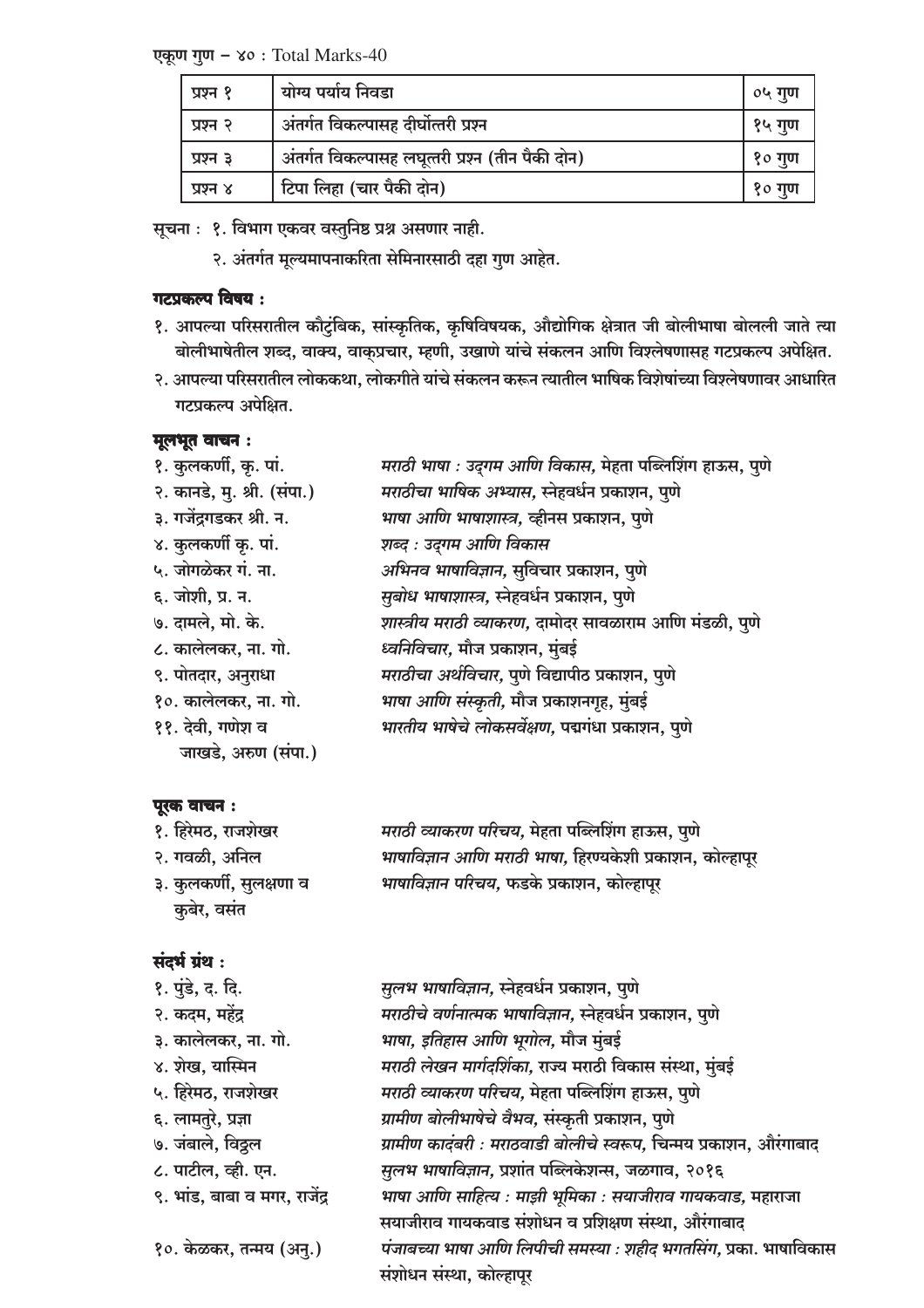#### मराठी अभ्यास मंडळ

**Board of Studies in Marathi** 

पसंतीवर आधारित श्रेयांक पद्धती

**Choice Based Credit System** 

 $d. \nabla. \nabla \cdot \mathbf{H} = \partial \cdot B.A.$  Part-III

#### अभ्यासक्रम: Syllabus

June, 2020 onward

#### सत्र-६: Semister No. 6: अभ्यासपत्रिका क्र. XIV

#### **Discipline Specific Elective (DSE-E128)**

## विद्याशाखीय विशेष निवड (DSE-E128)

#### मध्ययुगीन मराठी वाङ्मयाचा इतिहास (इ.स.१५०० ते इ.स.१८००)

उहिष्टे:

- १. मध्ययुगीन मराठी वाङ्मयाचा कालिक अभ्यास करणे.
- २. मध्ययुगीन मराठी वाङ्मयाचा स्थूल परिचय करून घेणे.
- ३. पंडित कवी व त्यांची रचना यांचा परिचय करून घेणे.
- ४. बखर वाङ्मय आणि शाहिरी वाङ्मय यांचे स्वरूप, विशेष अभ्यासणे.
- ५. मध्ययुगीन मराठी गद्य, पद्य रचनेचे विशेष अभ्यासणे.

| अ. क्र.                      | घटक                                                                                                                                                                                                                                    | अध्यापन तासिका        | श्रेयांक      |
|------------------------------|----------------------------------------------------------------------------------------------------------------------------------------------------------------------------------------------------------------------------------------|-----------------------|---------------|
| Sr. No.                      | <b>Topic</b>                                                                                                                                                                                                                           | <b>Teaching Hours</b> | <b>Credit</b> |
| विभाग १<br><b>Module I</b>   | इ. स. १५०० ते इ.स. १६००<br>एकनाथांची साहित्य संपदा<br>चतुःश्लोकी भागवत, एकनाथी भागवत, भावार्थ रामायण,<br>गवळणी, भारुडे इत्यादी रचना                                                                                                    | १५                    | १             |
| विभाग २<br><b>Module II</b>  | इ. स. १६०० ते इ. स. १७०० (स्थूल कालखंड)<br>अ) तुकारामांची अभंगरचना<br>ब) रामदासांची ग्रंथरचना<br>करुणाष्टके, रामायणे, मनाचे श्लोक, दासबोध,<br>स्फुट प्रकरणे                                                                            | १५                    | १             |
| विभाग ३<br><b>Module III</b> | इ. स. १६०० ते इ. स. १८०० (स्थूल कालखंड)<br>निवडक पंडित कवींच्या काव्याचा अभ्यास<br>१) मुक्तेश्वर २) वामन पंडित ३) रघुनाथ पंडित<br>४) श्रीधर ५) मोरोपंत                                                                                 | १५                    | १             |
| विभाग ४<br><b>Module IV</b>  | इ. स. १५०० ते इ.स. १८०० (स्थूल कालखंड)<br>अ) बखर वाङ्मय<br>शिवपूर्वकालीन बखरी, शिवकालीन बखरी, पेशवेकालीन<br>बखरी-स्वरूप, विशेष<br>ब) शाहिरी वाङ्मय (लावणी व पोवाडा)<br>१) अनंत फंदी २) परशराम ३) राम जोशी ४) प्रभाकर<br>५) होनाजी बाळा | १५                    | १             |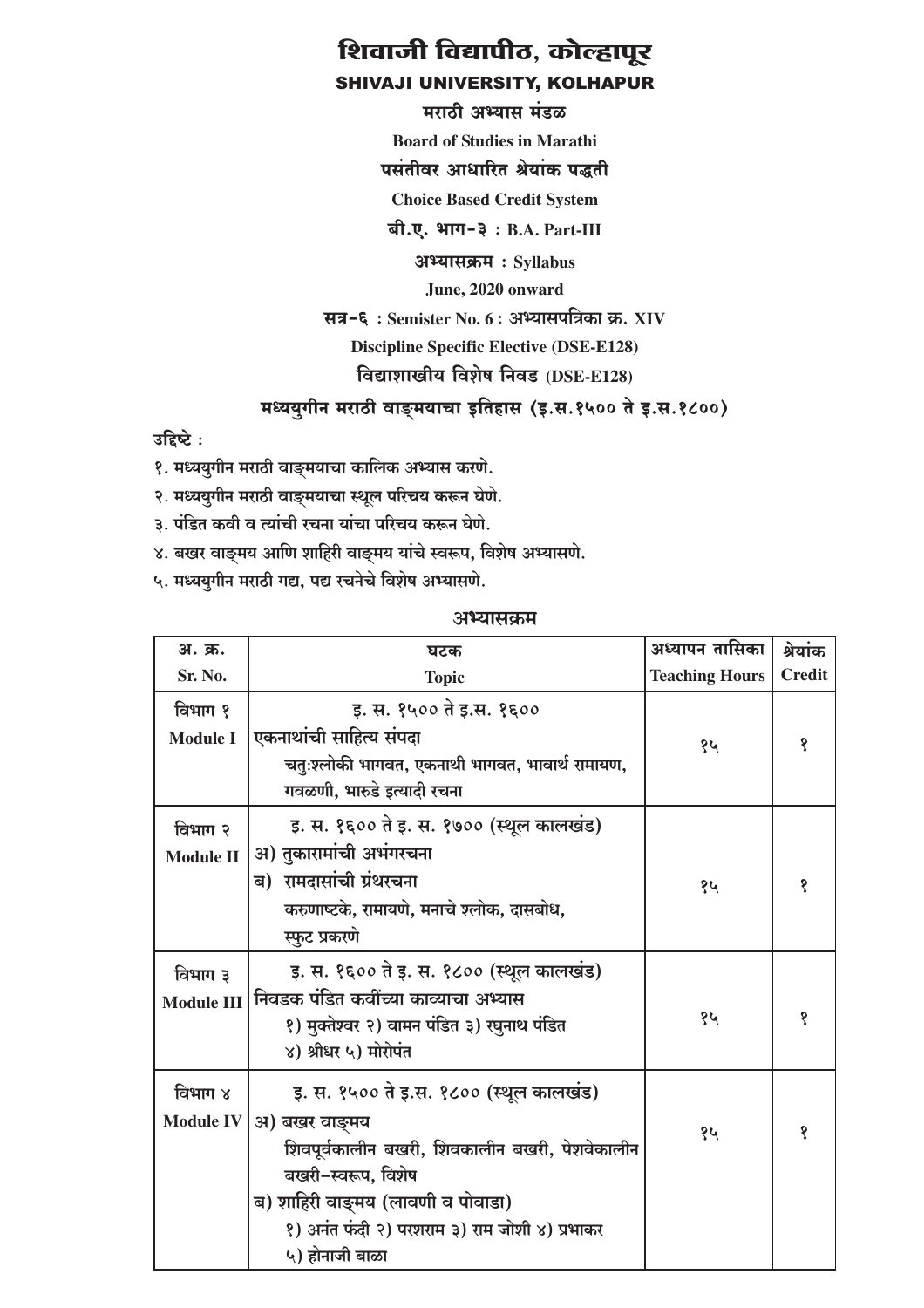#### **Pattern of Question Paper**

एकूण गुण - ४०: Total Marks-40

| प्रश्न १ | योग्य पर्याय निवडा                               | ०५ गुण   |
|----------|--------------------------------------------------|----------|
| प्रश्न २ | अंतर्गत विकल्पासह दीर्घोत्तरी प्रश्न             | १५ गुण   |
| प्रश्न ३ | अंतर्गत विकल्पासह लघूत्तरी प्रश्न (तीन पैकी दोन) | १० गुण   |
| प्रश्न ४ | टिपा लिहा (चार पैकी दोन)                         | , १० गुण |

सूचना : १. गटप्रकल्पासाठी अंतर्गत मूल्यमापनाकरिता प्रती विद्यार्थ्यास दहा गुण आहेत.

#### गटप्रकल्प विषय:

\* आपल्या परिसरातील कोणत्याही ग्रंथालयातील किंवा ग्रंथालयाबाहेरील मध्ययुगीन मराठी ग्रंथकार आणि ग्रंथ यांची सूची तयार करावी.

\* मध्ययुगीन मराठी वाङ्मयातील निवडक शब्दांचा शब्दसंग्रह करणे आणि त्यांचे वर्गीकरण व विश्लेषण करणे.

#### मूलभूत वाचन:

१. नसिराबादकर, ल. रा. प्राचीन मराठी वाङ्मयाचा इतिहास, फडके प्रकाशन, कोल्हापूर २. देशपांडे, अ. ना. प्राचीन मराठी वाङ्मयाचा इतिहास खंड १ ते ४, व्हीनस प्रकाशन, पुणे प्राचीन मराठी वाङ्मयाचा इतिहास खंड ? ते ३,महाराष्ट्र साहित्य परिषद,पुणे ३. पांगारकर, ल. रा. धर्म संप्रदाय आणि मध्ययुगीन मराठी वाङ्मय, प्रतिमा प्रकाशन, पुणे ४. मंचरकर, र. बा. सर्वात्मभावी तुकाराम, सायन पब्लिकेशन प्रा. लि. पुणे ५. गवळी. अनिल संत तुकाराम, प्रशांत पब्लिकेशन्स, जळगाव ६. सपकाळे, प्रकाश ७. वाटवे, के. ना. (संपा.) प्राचीन मराठी पंडिती काव्य. ८. फाटक, न. र. श्री एकनाथ वाङ्मय दर्शन आणि कार्य, मौज प्रकाशन गृह, मुंबई रामदास : प्रतिमा आणि बोध, अस्मिता प्रकाशन, पुणे ९. सरदेशमुख, त्र्यं. वि. मराठी बखर, व्हीनस प्रकाशन, पुणे १०. हेरवाडकर, र. वि. पैंजण, साहित्य प्रसार केंद्र, नागपूर ११. अदवंत, म. ना. मराठी शाहिरी वाङ्मय, ठोकळ प्रकाशन, पुणे १२. सहस्त्रबुद्धे, म. ना. लोकसाहित्य : जीवन आणि संस्कृती,(प्रा.विश्वनाथ शिंदे गौरवग्रंथ), सायन १३. खरात, महेश (संपा.) पब्लिकेशन, पणे

#### मध्ययुगीन मराठी वाङ्मयाचा इतिहास, म. सा. प., पुणे मराठी वाङ्मयाचा इतिहास, महाराष्ट्र साहित्य परिषद, पुणे मराठी काव्यातील शिवदैवत दर्शन, आख्यानकाव्य व स्फुटकाव्य : १३ ते १८ वे शतक, शैवभारती शोध प्रतिष्ठान, जंगमवाडी मठ, वाराणसी संत साहित्यातील सामाजिकता, विश्वकर्मा प्रकाशन, पुणे मराठी बखर

मध्ययुगीन साहित्याविषयी, मीरा, औरंगाबाद श्री. रामदास, वाङ्मय आणि कार्य संत, पंत आणि तंत, ठोकळ प्रकाशन, पुणे तंजावरची मराठी कीर्तनपरंपरा, स्नेहवर्धन, पुणे पंत प्रतिनिधींची कीर्तनाख्याने, दर्या प्रकाशन, पुणे मराठी बखर गद्य, व्हीनस बुक स्टॉल, पुणे शाहिरी वाङ्मयाच्या धारा, प्रतिमा प्रकाशन, पुणे मराठी शाहीर आणि शाहिरी वाङ्मय, पुणे विद्यापीठ, पुणे मऱ्हाटी लावणी वाङ्मय, मोघे प्रकाशन, कोल्हापूर मराठी कवितेचा उष:काल किंवा मराठी शाहीर,मुंबई मराठी साहित्य संघ,मुंबई

#### पूरक वाचन:

१. तळपळे, शं. गो. (संपा.) २. तुळपुळे, शं. गो. (संपा.) ३. उपासे, शिवशंकर

४. पाटील, तानाजी ५. हेरवाडकर, र. वि.

#### संदर्भ ग्रंथ :

१. बडवे, सतीश २. फाटक, न. र. ३. माटे, श्री. म. ४. होनमाने. धनंजय ५. होनमाने, धनंजय ६. ग्रामोपाध्ये, गं. ब. ७. शिंदे, विश्वनाथ ७. केळकर, य. न. ९. मोरजे, गंगाधर १०. वर्दे, श्री. म.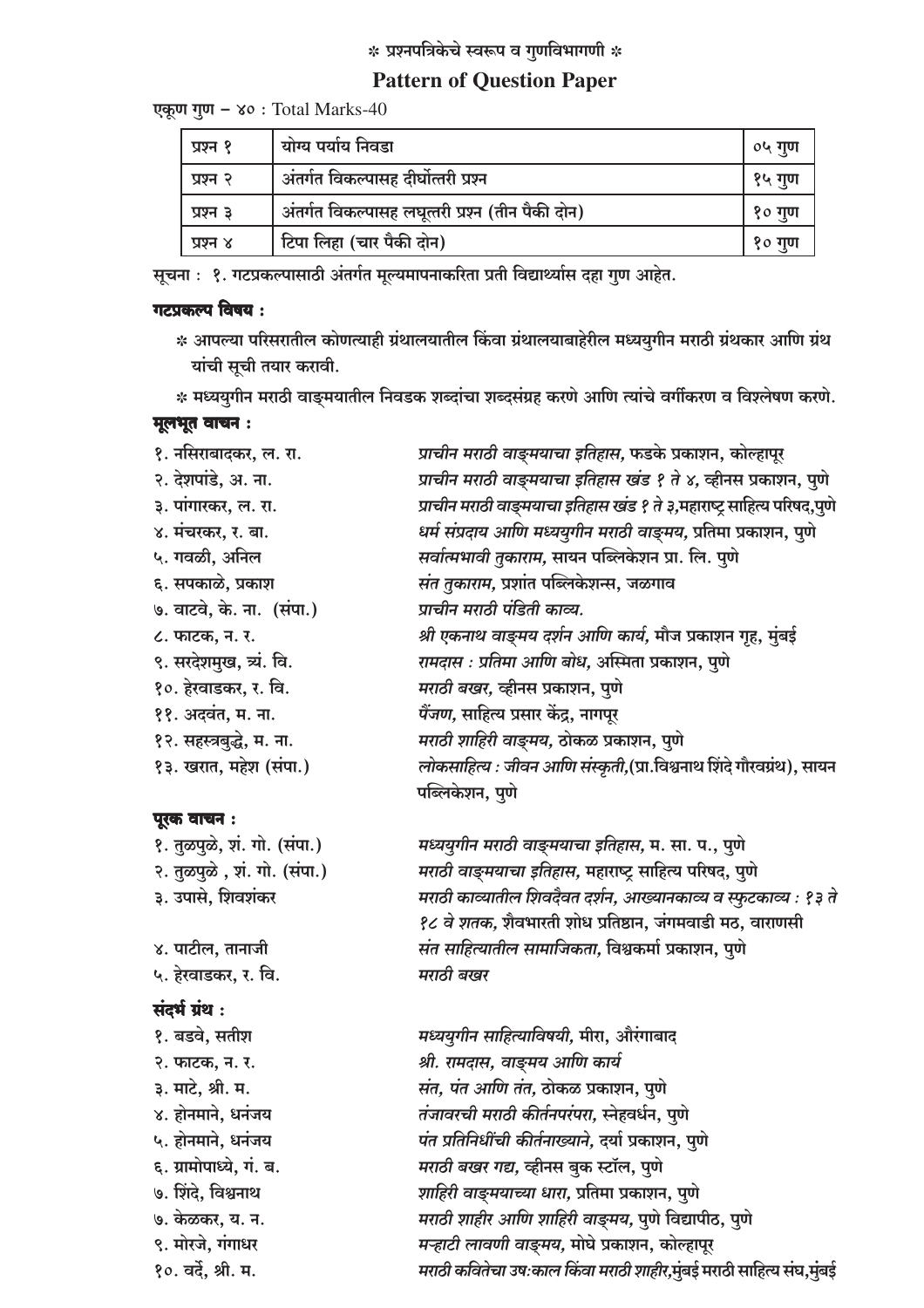मराठी अभ्यास मंडळ **Board of Studies in Marathi** 

पसंतीवर आधारित श्रेयांक पद्धती

**Choice Based Credit System** 

 $a$ ी.ए. भाग-३: B.A. Part-III

अभ्यासक्रम: Syllabus

June, 2020 onward

सत्र-६: Semister No. 6: अभ्यासपत्रिका क्र. XV **Discipline Specific Elective (DSE-E129)** विद्याशाखीय विशेष निवड (DSE-E129)

मराठी भाषा व अर्थार्जनाच्या संधी

पाठ्यपुस्तक: मराठी भाषा व अर्थार्जनाच्या संधी (संपादन) शिवाजी विद्यापीठ प्रकाशन, कोल्हापूर

उद्दिष्टे:

१. प्रसारमाध्यमांतील अर्थार्जनाच्या संधी आणि भाषिक कौशल्ये यांचा परिचय करून घेणे.

२. स्पर्धा परीक्षांमध्ये मराठी भाषा विषयाचे महत्त्व समजून घेणे.

३. उद्योग व सेवा क्षेत्रात मराठी भाषेद्रारे अर्थार्जनप्राप्ती संदर्भात ज्ञान संपादन करणे.

४. मुद्रित शोधनाची पद्धत अभ्यासणे.

| अ. क्र.                    | घटक                                                                                                                                                                                                                                                                                                                                                                                     | अध्यापन तासिका        | श्रेयांक      |
|----------------------------|-----------------------------------------------------------------------------------------------------------------------------------------------------------------------------------------------------------------------------------------------------------------------------------------------------------------------------------------------------------------------------------------|-----------------------|---------------|
| Sr. No.                    | <b>Topic</b>                                                                                                                                                                                                                                                                                                                                                                            | <b>Teaching Hours</b> | <b>Credit</b> |
| विभाग १<br><b>Module I</b> | प्रसारमाध्यमांतील अर्थार्जनाच्या संधी व भाषिक कौशल्ये<br>■ मुद्रित माध्यमे (Print Media)<br>१. संपादन २. स्तंभलेखन ३. जाहिरात लेखन<br>४. शब्दांकन (नावीण्यपूर्ण उपक्रम, व्यक्तींचे अनुभव व मानपत्र)<br>■ आकाशवाणी<br>१. निवेदन २. संहिता लेखन (कृषी, महिला व शैक्षणिक विषयक)<br>३. बातमी लेखन<br>चित्रवाणी<br>१. निवेदन २. संहिता लेखन (साहित्य, युवा व मनोरंजन विषयक)<br>३. बातमी लेखन | १५                    | १             |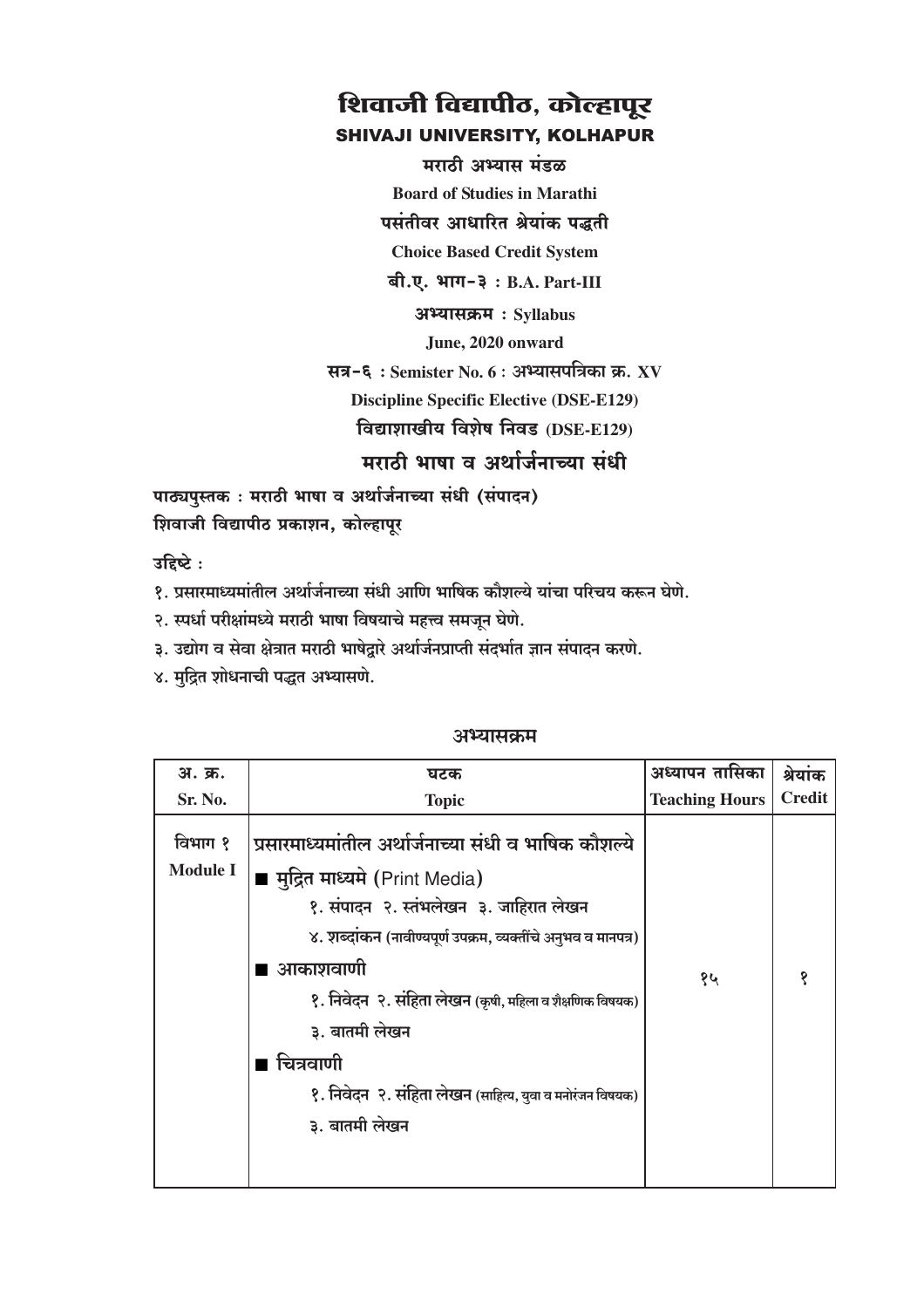| विभाग २           | उद्योग व सेवाक्षेत्रातील अर्थार्जनाच्या संधी व भाषिक कौशल्ये  |    |   |
|-------------------|---------------------------------------------------------------|----|---|
| <b>Module II</b>  | ■ उद्योग व सेवाक्षेत्र आणि मराठी भाषा                         |    | १ |
|                   | ■ उद्योग व सेवाक्षेत्रातील अर्थार्जन संधी –                   | १५ |   |
|                   |                                                               |    |   |
|                   | १. विपणन (Marketing) साठी संवाद कौशल्ये                       |    |   |
|                   | २. ग्राहक सेवा केंद्र (Call Centers)                          |    |   |
|                   | ३. अनुवाद                                                     |    |   |
|                   | ४. मराठी टंकलेखन, युनिकोड व पीपीटी (Power Point               |    |   |
|                   | Presentation) परिचय                                           |    |   |
| विभाग ३           | मुद्रितशोधन                                                   |    |   |
| <b>Module III</b> | १. मुद्रितशोधन : संकल्पना, स्वरूप, प्रकार व महत्त्व           |    |   |
|                   | २. महाराष्ट्र शासनाचे प्रमाणलेखनविषयक १८ नियम, अपवाद,         | १५ | १ |
|                   | उदाहरणे, विरामचिन्हे                                          |    |   |
|                   | ३. मुद्रित शोधनाची पद्धत : सांकेतिक खुणा, त्याचे स्पष्टीकरण,  |    |   |
|                   | पहिले वाचन व पुढील मुद्रितशोधन, संगणकीय मुद्रितशोधन           |    |   |
|                   | ४. मुद्रितशोधनाचे प्रात्यक्षिक कार्य :वर्तमानपत्र, नियतकालिक, |    |   |
|                   | ग्रंथ, छापील मजकूर, लेख इ.                                    |    |   |
| विभाग ४           | स्पर्धा परीक्षांसाठी मराठी                                    |    |   |
| <b>Module IV</b>  | १. स्पर्धा परीक्षांचे स्वरूप : सरळसेवा, कम्बाईन, राज्यसेवा,   | १५ | १ |
|                   | संघ लोकसेवा आयोग                                              |    |   |
|                   | २. स्पर्धा परीक्षांमधील मराठीचे स्वरूप : अभ्यासक्रम परिचय     |    |   |
|                   | ३. स्पर्धा परीक्षेसाठी कौशल्ये :                              |    |   |
|                   | वाचन, नोट्स (टिपणे), लेखन, हस्ताक्षर, वेळेचे व्यवस्थापन,      |    |   |
|                   | गटचर्चा,संदर्भ साहित्य                                        |    |   |
|                   | ४. मुलाखतीची पूर्वतयारी व तंत्रे (मुलाखत कशी द्यावी)          |    |   |

# **Pattern of Question Paper**

एकूण गुण - ४० : Total Marks-40

| प्रश्न १ | योग्य पर्याय निवडा                               | ०५ गुण |
|----------|--------------------------------------------------|--------|
| प्रश्न २ | अंतर्गत विकल्पासह दीर्घोत्तरी प्रश्न             | १५ गुण |
| प्रश्न ३ | अंतर्गत विकल्पासह लघूत्तरी प्रश्न (तीन पैकी दोन) | १० गुण |
| प्रश्न ४ | टिपा लिहा (चार पैकी दोन)                         | १० गुण |

सूचना : १. गटप्रकल्पासाठी अंतर्गत मूल्यमापनाकरिता प्रती विद्यार्थ्यास दहा गुण आहेत.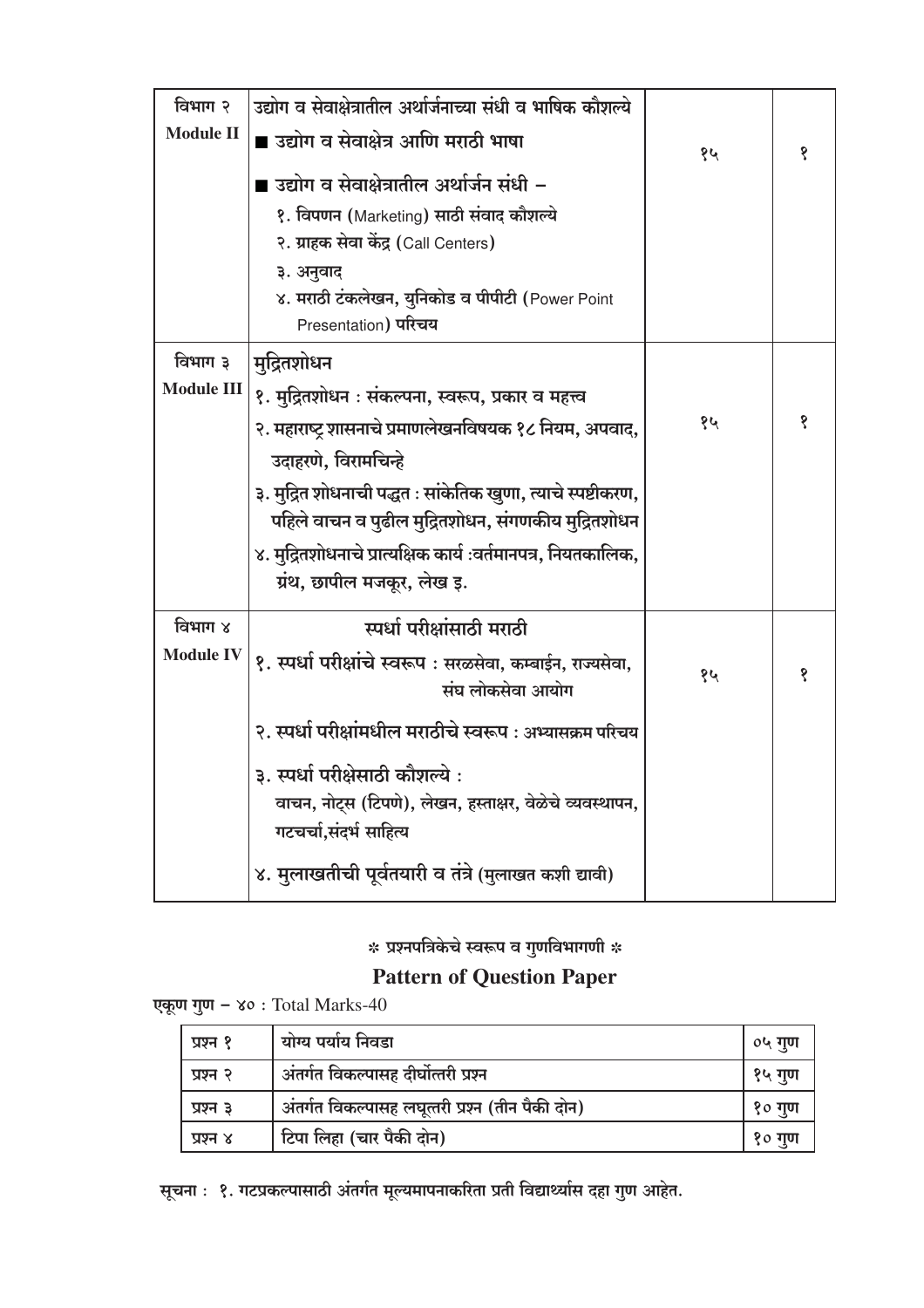#### गटप्रकल्प विषय:

- १. राष्ट्रीय, शैक्षणिक, सांस्कृतिक, सामाजिक, कृषी, आरोग्य, भाषा व साहित्य क्षेत्रातील ताज्या घडामोडी यापैकी एका विषयावर आकाशवाणी किंवा चित्रवाणीसाठी संहितालेखन.
- २. उद्योग व सेवाक्षेत्रे आणि प्रसारमाध्यमे यांना भेटी देऊन तेथील भाषिक उपयोजनावर आधारित प्रकल्प तयार करणे.

#### मूलभूत वाचन:

| १. काणे, पुष्पा                     | नभोवाणी कार्यक्रम : तंत्र आणि मंत्र, इंडिया बुक कंपनी, पुणे        |
|-------------------------------------|--------------------------------------------------------------------|
| २. भागवत, यशोदा                     | बोलका कॅमेरा, मौज प्रकाशन, पुणे                                    |
| ३. राजाध्यक्ष, विजया (संपा.)        | मराठी वाङ्मय कोश, साहित्य आणि संस्कृती मंडळ, मुंबई                 |
| ४. मोरे, सदानंद व लिंबाळे, शरणकुमार | प्रबोधनपर वैचारिक वाङ्मय, य. च. म. मु. विद्यापीठ, नाशिक            |
| ५. रेगे, मे. पुं. व इतर             | मराठी विचारवंत आणि आपण, मौज प्रकाशन गृह, मुंबई                     |
| ६. शेख, यास्मिन                     | मराठी लेखन मार्गदर्शिका, राज्य मराठी विकास संस्था, मुंबई           |
| ७. फडके, अरुण                       | मराठी लेखन–कोश, अंकुर प्रकाशन, ठाणे                                |
| ८. धायगुडे, य. ए.                   | मुद्रितशोधन, दि पूना प्रेस ओनर्स असो. लि. पुणे                     |
| ९. खोपकर, अरुण                      | चित्रव्यूह, लोकवाङ्मय गृह, प्रकाशन, मुंबई                          |
| १०. वरखेडे, रमेश                    | सायबर संस्कृती, इन्स्टिट्यूट ऑफ नॉलेज इंजिनिअरिंग, नाशिक           |
| ११. कांबळे, अमर                     | स्पर्धा परीक्षेला सामोरे जाताना, निर्मिती संवाद प्रकाशन, कोल्हापूर |
| १२. कांबळे, अमर                     | मुलाखत कौशल्य, निर्मिती संवाद प्रकाशन, कोल्हापूर                   |

#### पूरक वाचन :

| १. कुंभार, प्रकाश   | उपयोजित भाषाविज्ञान आणि प्रसारमाध्यमे, अक्षरदालन, कोल्हापूर |
|---------------------|-------------------------------------------------------------|
| २. जोशी, प्रभाकर    | उपयोजित मराठी, प्रशांत पब्लिकेशन्स, जळगाव                   |
| ३. तौर, पृथ्वीराज   | मराठी भाषिक कौशल्ये विकास, अथर्व पब्लिकेशन्स, धुळे          |
| ४. फडके, अरुण       | शुद्धलेखन मार्गप्रदीप, अंकुर प्रकाशन, ठाणे                  |
| ५. दीक्षित, विजय    | चित्रपट : एक कला, रेणुका प्रकाशन, नाशिक                     |
| ६. इनामदार, एस. डी. | माध्यम, एस. डी. प्रकाशन, पुणे                               |
|                     |                                                             |

| १. देशपांडे, वि. भा. व    | मराठी कलाभिरुची, कॉन्टिनेन्टल प्रकाशन, पुणे                         |
|---------------------------|---------------------------------------------------------------------|
| जोगळेकर, सुषमा (संपा.)    |                                                                     |
| २. पचिंद्रे, श्रीराम      | मुलाखत आणि शब्दांकन, अनुबंध प्रकाशन, पुणे                           |
| ३. ढोले, विश्राम          | प्रसारमाध्यमे आणि प्रयोगकला, लोकवाङ्मय गृह, मुंबई                   |
| ४. शिंदे, अरुण            | सत्यशोधकीय नियतकालिके, कृष्णा संशोधन व विकास अकादमी,मंगळवेढा        |
| ५. जोशी, प्रभाकर व        | <i>उपयोजित मराठी</i> , प्रशांत पब्लिकेशन्स, जळगाव                   |
| वले, वासुदेव              |                                                                     |
| ६. रेगे, मे. पुं. (संपा.) | नवभारत (मासिक), व्यावहारिक मराठी विशेषांक, प्राज्ञ पाठशाळा मंडळ,    |
|                           | वाई (ऑगस्ट-सप्टेंबर १९८१)                                           |
| ७. भालके, रामचंद्र व इतर  | प्रबोधनपर साहित्य : स्वरूप आणि संकल्पना, य.च.म.मु. विद्यापीठ, नाशिक |
| ८. चपळगावकर, नरेंद्र      | मराठीतील वैचारिक साहित्य : लेखक आणि समाज, नवभारत, जून २०१६          |
|                           | वर्ष २९, अंक ९                                                      |
| ९. चौसाळकर, अशोक          | विचारवंत आणि समाज, युनिक ॲकॅडमी, पुणे                               |
| १०. गावडे, गोपाळ          | मामा वरेरकर : प्रयोगाची नांदी, मनोकामना प्रकाशन, इस्लामपूर, २०१७    |
| ११. कांबळे, विनोद         | सर्जननोंदी, वाचनकड़ा प्रकाशन, प्रा. लि., कोल्हापूर, २०१९            |
|                           |                                                                     |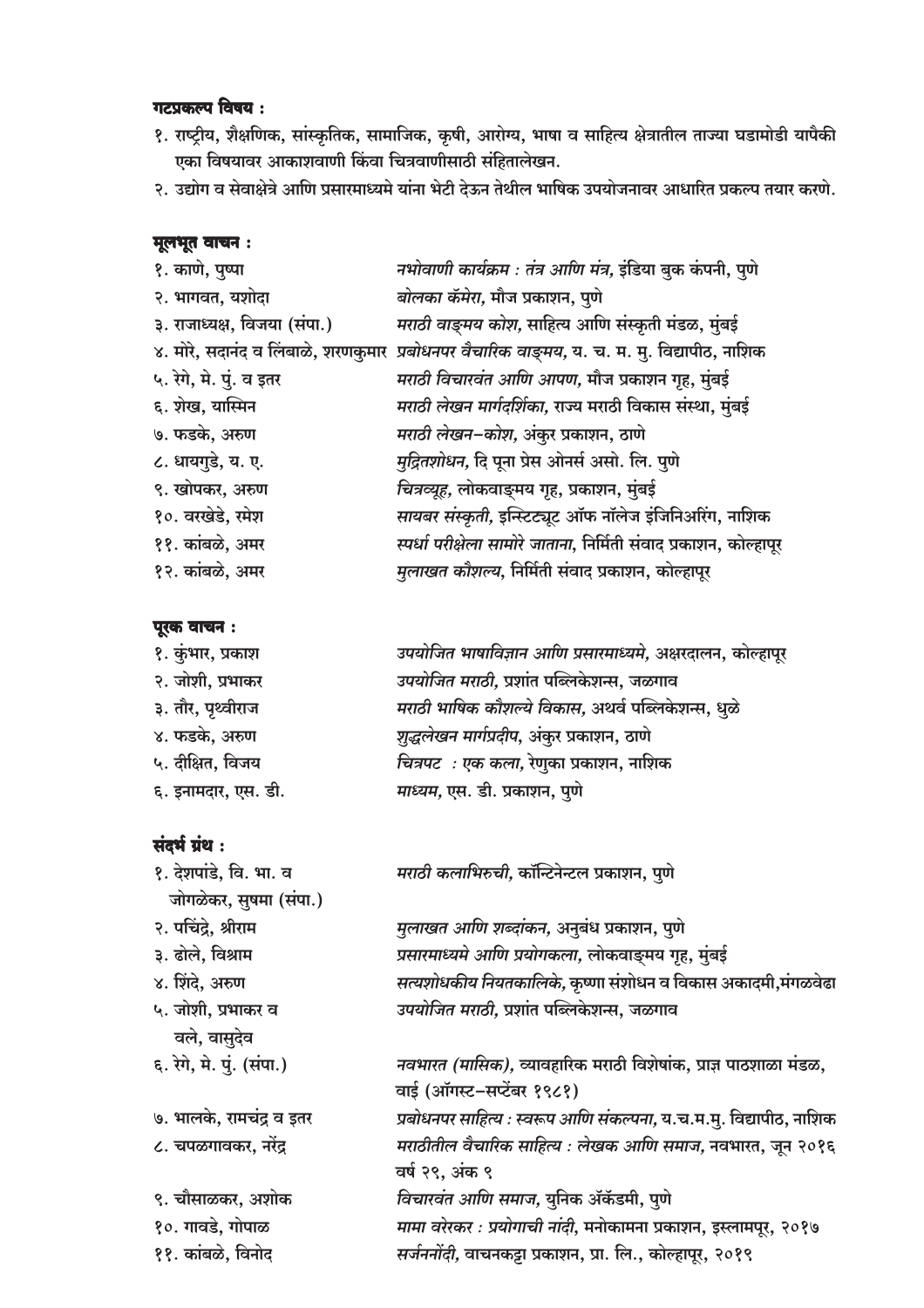#### मराठी अभ्यास मंडळ

**Board of Studies in Marathi** 

पसंतीवर आधारित श्रेयांक पद्धती

**Choice Based Credit System** 

बी.ए. भाग-३: B.A. Part-III

अभ्यासक्रम: Syllabus

June, 2020 onward

सत्र-६: Semister No. 6: अभ्यासपत्रिका क्र. XVI

**Discipline Specific Elective (DSE-E-130)** 

विद्याशाखीय विशेष निवड (DSE-E-130)

#### वाङ्मय प्रकाराचे अध्ययन: ललित गद्य (व्यक्तिचित्रे)

पाठ्यपुस्तकः मुलखावेगळी माणसं (संपादन)

शिवाजी विद्यापीठ प्रकाशन, कोल्हापूर

उहिष्टे:

- १. ललित गद्य वाङ्मयप्रकाराचे स्वरूप अभ्यासणे.
- २. व्यक्तिचित्र संकल्पना व स्वरूप समजून घेणे.
- ३. प्रवाहानुरूप मराठीतील व्यक्तिचित्रांचे स्वरूप अभ्यासणे.
- ४. 'मुलखावेगळी माणसं'मधील व्यक्तिविशेषांचे आकलन करून घेणे.
- ५. 'मुलखावेगळी माणसं'मधील शैक्षणिक,सामाजिक,सांस्कृतिक,राजकीय पर्यावरण आणि कौटुंबिक भावविश्व अभ्यासणे.
- ६. 'मुलखावेगळी माणसं'मधील ग्रामीण व उपेक्षितांच्या जीवनाचे आकलन करून घेणे.
- ७. 'मुलखावेगळी माणसं'मधील अभिव्यक्ती, निवेदनशैली व भाषाविशेष अभ्यासणे.

| अ. क्र.                      | घटक                                                                                                                                                                                  | अध्यापन तासिका        | श्रेयांक      |
|------------------------------|--------------------------------------------------------------------------------------------------------------------------------------------------------------------------------------|-----------------------|---------------|
| Sr. No.                      | <b>Topic</b>                                                                                                                                                                         | <b>Teaching Hours</b> | <b>Credit</b> |
| विभाग १<br><b>Module I</b>   | ललित गद्य : संकल्पना व स्वरूप<br>व्यक्तिचित्रे : संकल्पना, स्वरूप/वैशिष्ट्ये आणि वाटचाल<br>व्यक्तिचित्र लेखनासाठी आवश्यक गुण                                                         | १५                    | १             |
| विभाग २<br><b>Module II</b>  | १. रामा मैलकुली – व्यंकटेश माडगूळकर<br>२. मृत्यूचे चुंबन घेणारा महाकवी – प्र. के. अत्रे<br>३. निळू मांग – अण्णाभाऊ साठे<br>४. मोरणी – विभावरी शिरूरकर                                | १५                    | s             |
| विभाग ३<br><b>Module III</b> | ५. जमीला जावद – हमीद दलवाई<br>६. यंकटअण्णा – व. वा. बोधे<br>७. दगडूमामा – उत्तम कांबळे<br>८. मुंबईचा चित्रकार - अरुण खोपकर                                                           | १५                    | १             |
| विभाग ४                      | ९. हीरा – इंद्रजित भालेराव<br>१०. बाबा मास्तर – दि. बा. पाटील<br>Module IV   ११. दादासाहेब वस्ताद - सयाजीराजे मोकाशी<br>१२. डोकेवाला संशोधक : दादाजी रामजी खोब्रागडे – व्ही.एन.शिंदे | १५                    | १             |